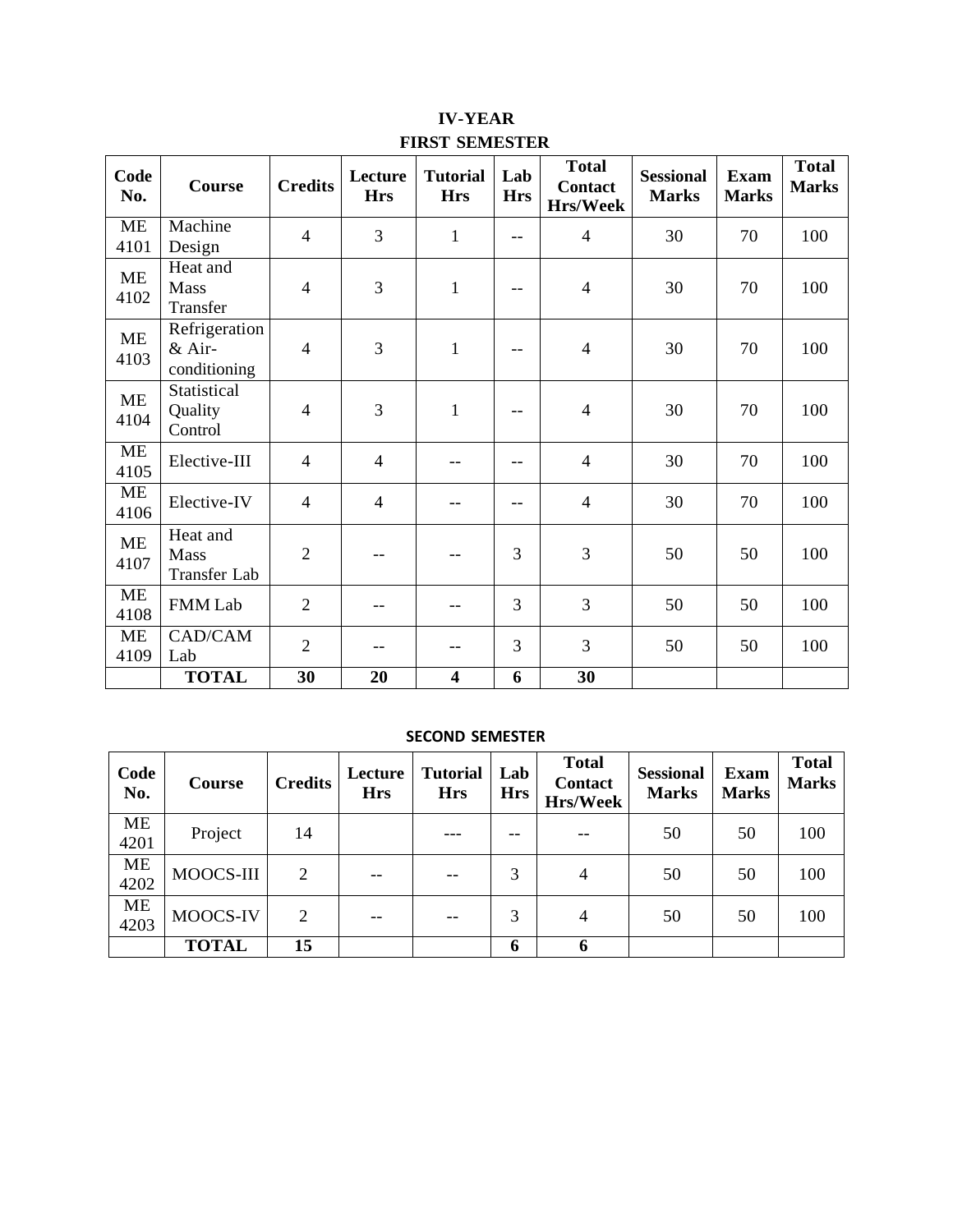### **IV-YEAR**

### **FIRST SEMESTER**

#### **ME 4101 MACHINE DESIGN**

(Effective from the batch admitted during 2015-2016- CBCS)

 $Periods/week: 3 Th + 1 Tut$   $Ses.: 30 Exam: 70$ Examination (Theory): 3hrs. Credits : 4

### **COURSE OBJECTIVES:**

- $\triangleright$  The main objectives are: Students will be acquainted with standards like ASTM, ASME etc.,
- ➢ Students will understand
- $\triangleright$  To Design and formulate, to analyze stresses and strains in machine elements like gears, clutches,bearings, etc. under static and dynamic load conditions.
- $\triangleright$  To Design of Internal combustion engine parts like cylinder, pistons, connecting rod and crankshaft.
- $\triangleright$  To understand the stresses on miscallenous machine elements like crane hooks ,wrenches ,wire ropes etc.
- $\triangleright$  Selection and application of composite materials

## **COURSE OUTCOMES:**

- $\triangleright$  Students are able to -Understand the standadars used for for machine elements,
- ➢ -Analyze static laod and dynamic load acting and factor of safety of the machine member like gears, clutches and bearings.
- $\triangleright$  -Understanding the static and dynamic failure criteria for different materials, in the design and analysis of machine components of internal combustion engine parts
- ➢ -Know about various multi-dimensional fatigue failure criteria, fatigue failure and load-life relation
- $\triangleright$  -Know design and analyze Gears
- $\triangleright$  Ability to select the material,
- $\triangleright$  thermo-mechanical condition and configuration of a variety of machine elements under a variety of environmental and service conditions
- ➢ .Able to select the bearings and to calculate its life.
- $\triangleright$  Understanding of wear and fracture mechanics and how they influence engineering design
- $\triangleright$  Ability to recognize the possibility of buckling failure in machine elements and estimate the critical load.
- $\triangleright$  Understanding the design and various stress acting on miscellaneous elements like crane hooks, wrenches, wire ropes etc.
- ➢ Understanding of the uncertainties inherent in composite material properties and engineering analysis as a real-world engineering application.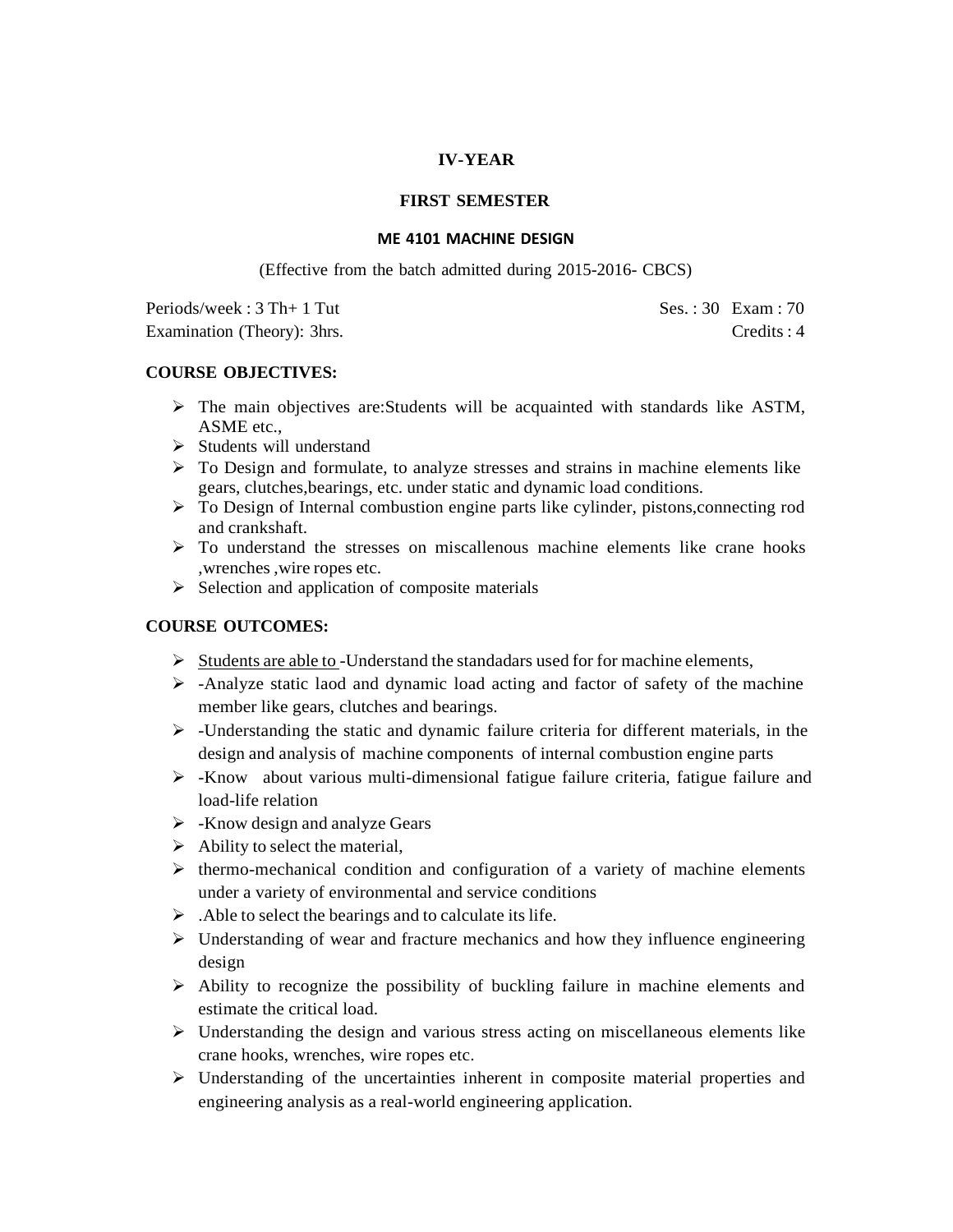## **SYLLABUS:**

Classification of gears.Standard tooth systems. Spur, Helical, Bevel and Worm gears. Terminology of each. Tooth failure. Face width an beam strength. Lewis equation. Design for dynamic and wear loads. Force analysis of Bevel and Worm gears. Thermal design considerations of worm gears.

Engine parts: I.C. engine design. Design of cylinders and heads.Design of pistons.Design of cross-head, connecting rods and crank shafts.

Friction clutches. Torque capacity multi-plate clutches. Design considerations. Energy considerations and Temperature rise friction materials. Centrifugal clutches. Brakes.Energy equations. Band and block brakes. Internal expanding shoe brakes, self locking, brake design.

Sliding contact bearings.Lubrication modes.Temperature effect on viscosity.Journal bearing design.Bearing modulus.McKee equations.Heating of bearings. Collar and thrust bearings. Roller and ball bearings.Static and dynamic load capacity.Equivalent bearing load.Load-life relationships. Load factor. Selection of bearings from manufacturers catalogue.

Design of crane hooks, Wire rope construction and classification. Stresses in wire ropes. Design for service like lifts and winches. Chain drives, Nomenclature: Brief outline and simple applications of composite materials.

## **Text books:**

1. Design of Machine Elements by V.B. Bhandari, TMH publishing Co. Ltd., New Delhi.

- 1. Machine Design by R.K. Jain, Khanna publications.
- 2. Mechanical Engineering Design by Joseph E. Shingley.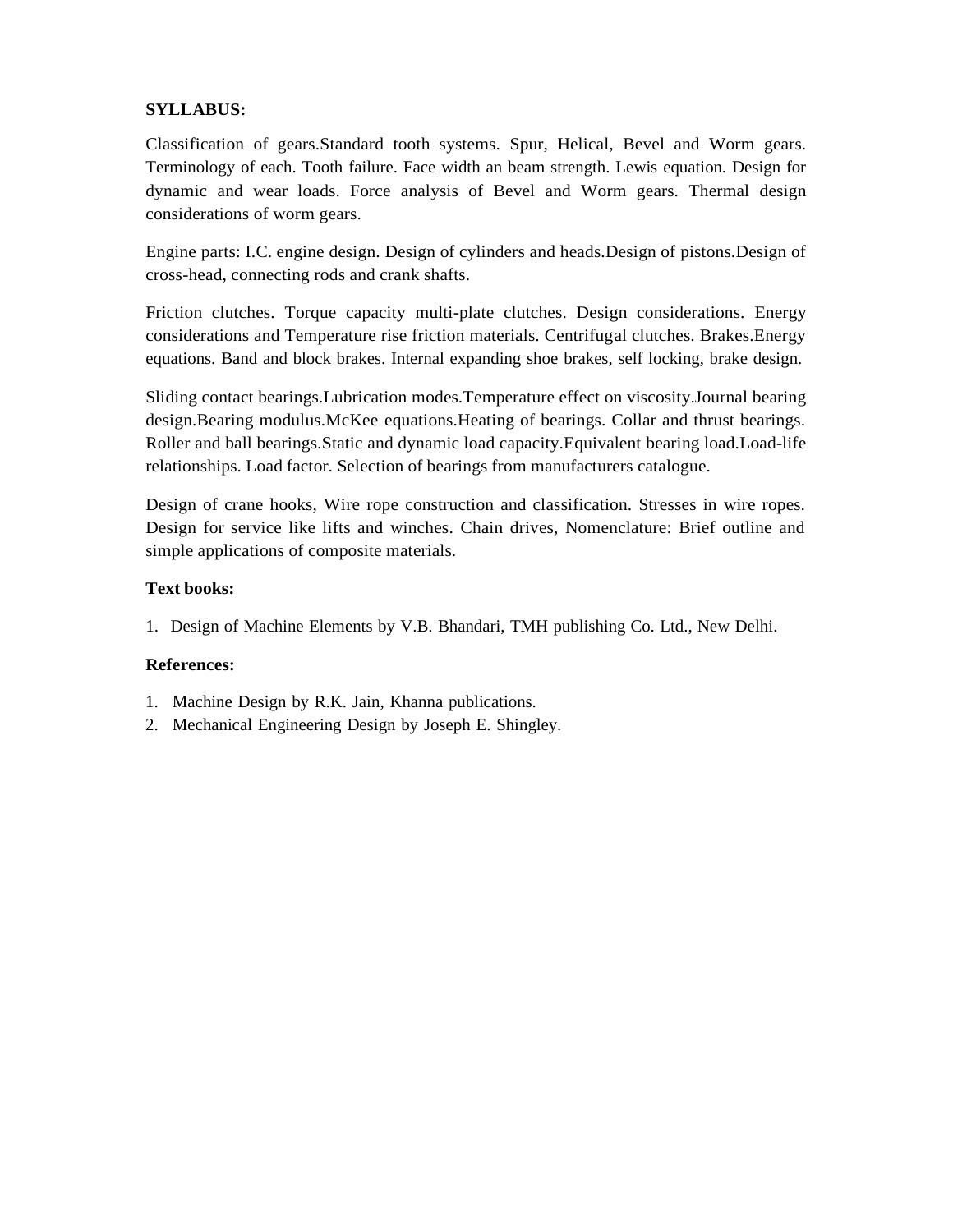### **ME 4102 HEAT AND MASS TRANSFER**

(Effective from the batch admitted during 2015-2016- CBCS)

Periods/week : 3 Th+ 1 Tut Ses. : 30 Exam : 70 Examination (Theory): 3hrs. Credits : 4

## **COURSE OBJECTIVES:**

1. To know three modes of heat transfer i.e. in cartesian, cylindrical and spherical coordinates.

2. To acquire knowledge on steady and unsteady conduction on slabs, cylinders and spheres.

3. To understand the heat transfer on plates, internal and external flows of ducts and spheres in forced as well as natural convection.

4. To acquire knowledge on laws of radiation and importance of shape factor.

5. Analyse the types of heat exchangers and its performance.

6. Understand the basic principles of boiling, condensation and diffusion mass transfer.

## **COURSE OUTCOMES:**

1. Students will be able to draw line diagrams and solve problems related to composite slabs, cylinders and spheres.

2. They are able to model and make certain assumptions in solving problems and they are able to understand Heisler charts in solving conduction problems.

3. They would understand how to look into Heat transfer data books and graphs.

4. They also understand to write empirical heat flow equations and heat balance equations in forced and natural convection in laminar and turbulent flows by knowing dimensional analysis concepts.

5. They understand the laws of radiation and use relations of shape factor in deriving certain equations for certain geometries.

6. Students are aware of solving problems on different heat exchangers basing on the concepts of three modes of heat transfer.

7. Having been familiar to concepts of boiling, condensation and diffusion mass transfer, students are made aware of certain non dimensional numbers in mass transfer and they are now introduced to two phase flow heat transfer.

### **SYLLABUS:**

Introduction: Basic modes of heat transfer- Rate equations- Generalized heat conduction equation in Cartesian, Cylindrical and Spherical coordinate systems.

Steady state heat conduction solution for plain and composite slabs, cylinders and spheres-Critical thickness of insulation- Heat conduction through fins of uniform and variable cross section- Fin effectiveness and efficiency.

Unsteady steady state heat conduction- Transient heat conduction- Lumped system analysis, and use of Heisler charts.

Convection: Continuity, momentum and energy equations- Dimensional analysis- Boundary layer theory concepts- Free, and Forced convection- Approximate solution of the boundary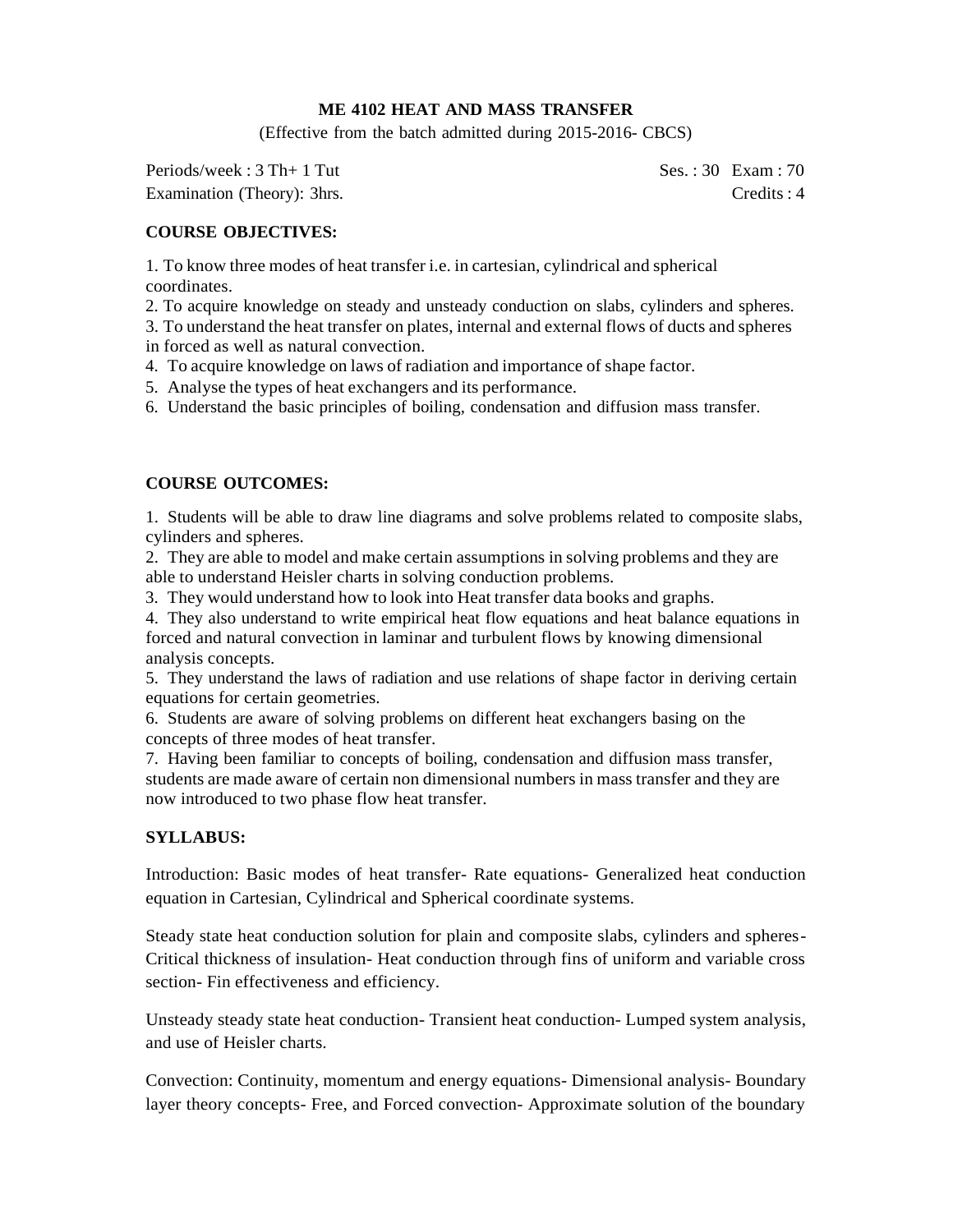layer equations- Laminar and turbulent heat transfer correlation- Momentum equation and velocity profiles in turbulent boundary layers- Application of dimensional analysis to free and forced convection problems- Empirical correlation.

Radiation: Black body radiation- radiation field, Kirchoff's laws- shape factor- Stefan Boltzman equation- Heat radiation through absorbing media- Radiant heat exchange, parallel and perpendicular surfaces- Radiation shields.

Heat Exchangers: Types of heat exchangers- Parallel flow- Counter flow- Cross flow heat exchangers- Overall heat transfer coefficient- LMTD and NTU methods- Fouling in heat exchangers- Heat exchangers with phase change.

Boiling: Different regimes of boiling- Nucleate, Transition and Film boiling. Condensation: Laminar film condensation- Nusselt's theory- Condensation on vertical flat plate and horizontal tubes- Dropwise condensation.

Mass Transfer: Conservation laws and constitutive equations- Isothermal equimass, Equimolal diffusion- Fick's law of diffusion- diffusion of gases, Liquids- Mass transfer coefficient.

## **Text Books:**

- 1. Heat Transfer, by J.P.Holman, Int. Student edition, McGraw Hill book company.
- 2. Analysis of Heat transfer, by Eckert and Drake, Int.Student edition, McGraw Hill Kogakusha Ltd.

- 1. Heat and Mass Transfer by R.K. Rajput, S. Chand & Co.
- 2. Heat and mass transfer by Sachjdeva.
- 3. Heat and mass transfer by Kothandaramanna, New Age International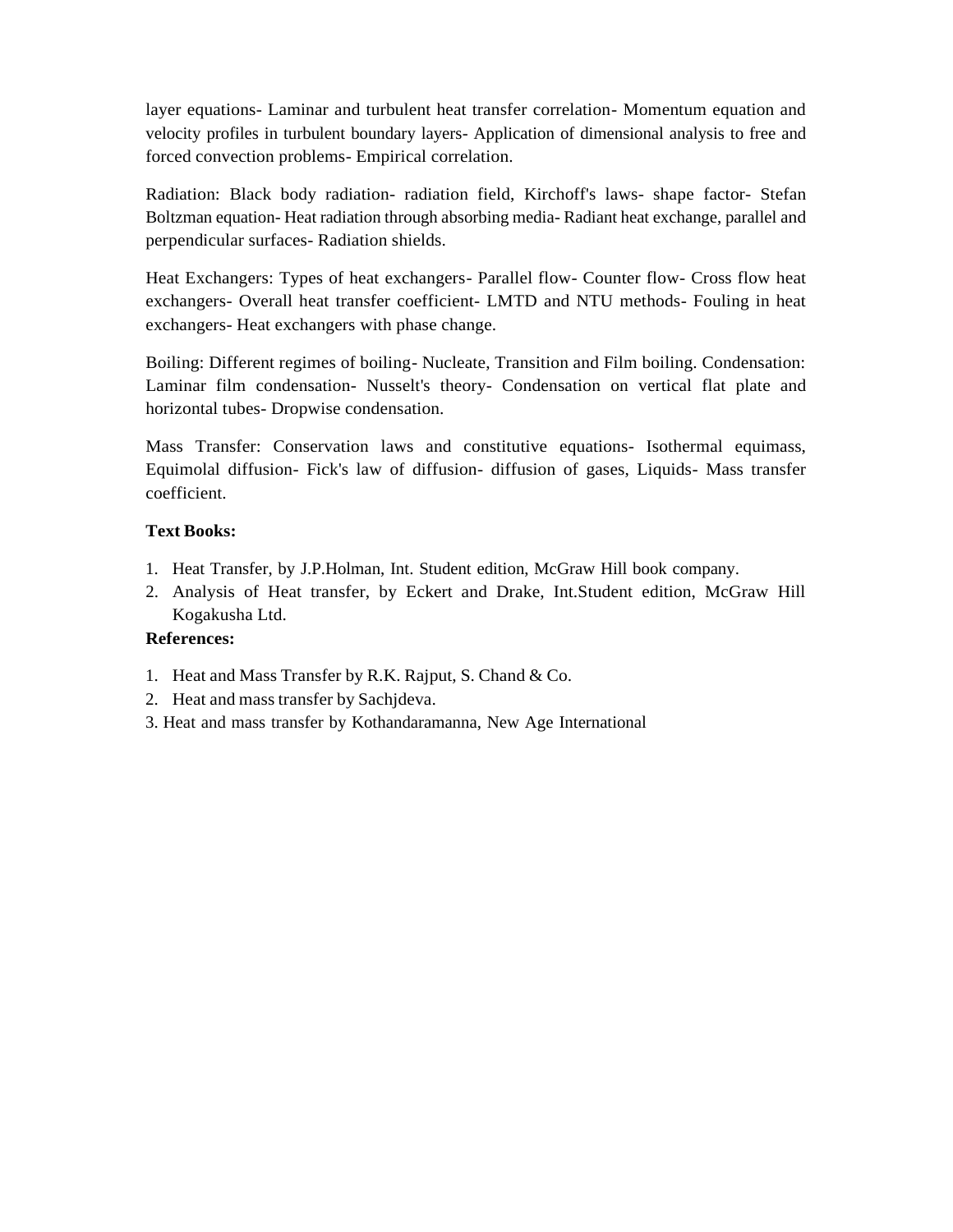## **ME 4103 REFRIGERATION & AIR-CONDITIONING**

(Effective from the batch admitted during 2015-2016- CBCS)

Periods/week : 3 Th+ 1 Tut Ses. : 30 Exam : 70 Examination (Theory): 3hrs. Credits : 4

## **COURSE OBJECTIVES:**

1. Refrigeration and Air-conditioning course provides knowledge of how thermodynamic principles could be applied to refrigeration and air-conditioning equipment.

2. Students will learn how real systems in commercial, industrial refrigeration and air conditioning are built up.

3. Students will understand the ill effects of global warming and itsremedies.

## **COURSE OUTCOMES:**

1. After understanding the principles of refrigeration and air-conditioning the concept of indoor environmental comfort can be understood.

2. Self-attainment and knowledge in home air-conditioning.

3. Understanding the importance of research in designing systems which are global friendly.

## **SYLLABUS:**

**Principles of Refrigeration**: Refrigeration and II law of thermodynamics- Methods of Refrigeration- Unit of Refrigeration- Applications of Refrigeration. Air cycle Refrigeration: Reversal Carnot cycle- Bell Colman cycle- Selection of Refrigeration systems for air crafts-Boot strap system- Regenerative cycle- Reduced ambient type- Comparisons of different systems.

**Vapour Compression Refrigeration**: Wet versus Dry compression- Effect of evaporator pressures and temperatures. Simple vapour compression Refrigeration cycle and its analysis. Advantages and disadvantages of vapour compression Refrigeration system over Air compression Refrigeration system- Methods of improving C.O.P.- Multi compression system- Multiple evaporators expansion valves- Flash inter cooler- Defrosting- Hot gas defrosting.

**Classification of Refrigerants**: Nomenclature- Properties- Secondary refrigerants- Selection of refrigerants- **Condensers-** Air cooled, Water cooled and evaporative type- Evaporators-Once through, flooded, shell and tube Baudelot cooler- **Expansion devices**- Capillary expansion device, Thermostatic expansion device.

**Absorption Refrigeration System**: Basic absorption system- Aqua ammonia absorption system- Li-Br absorption refrigeration system- Electrolux refrigeration- C.O.P. of absorption refrigeration system- Comparison of vapour compression and vapour absorption system. Steam jet refrigeration system and analysis- Advantages and limitation- Ejector compression system.

**Psychrometry:**Psychrometric properties and relations- Psy chart- Psy processes- Human comfort and comfort chart- Effective temperature and factors governing effective temperature. **Air conditioning**: Summer, Winter and year round air conditioning- Different types of Air conditioning load - By pass factor, RSHP, GSHF- Fresh air quantity- Cooling coils and Dehumidity- Air washers.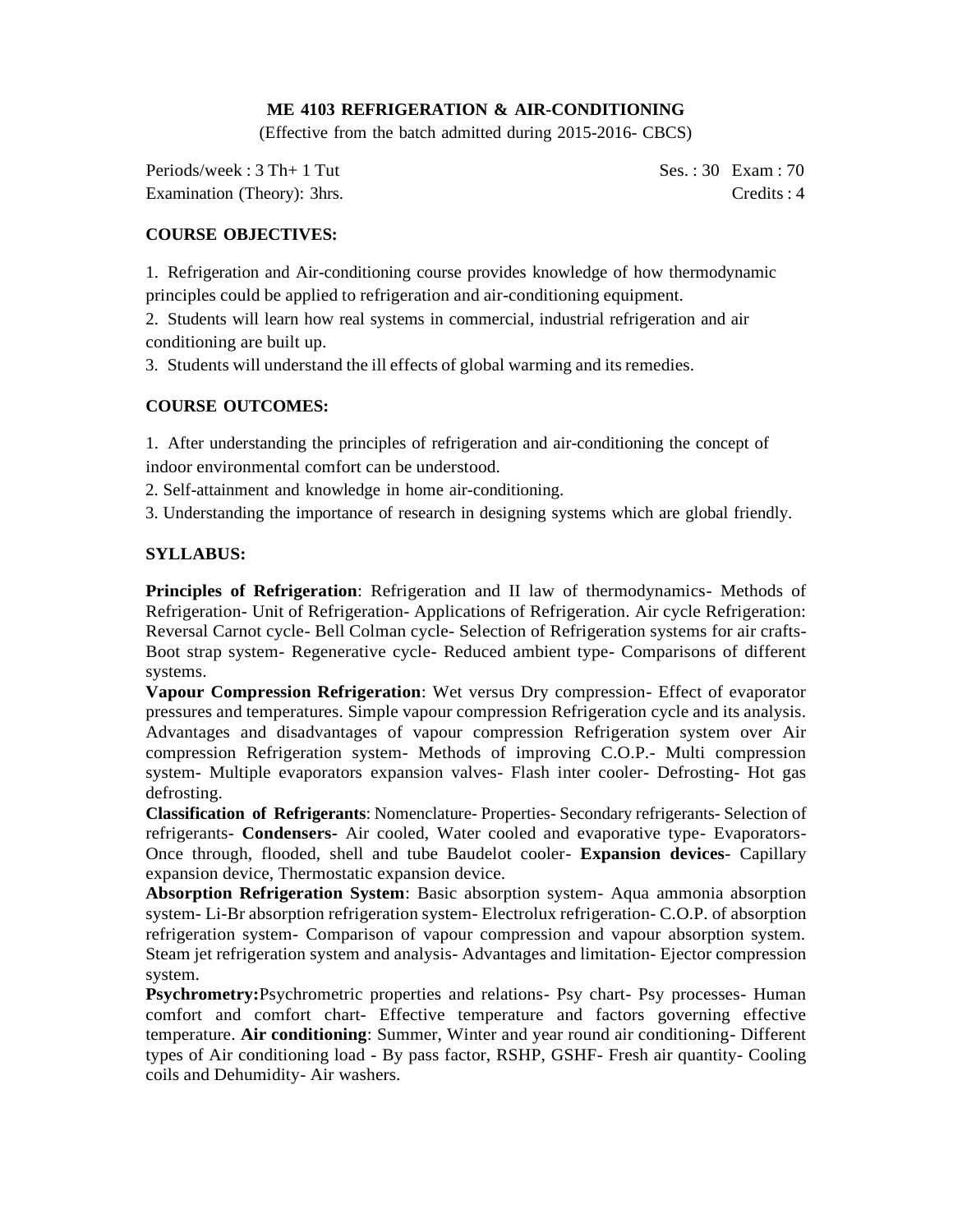## **Text Books:**

- 1. Refrigeration and Air conditioning, by C.P.Arora.
- 2. Refrigeration and Air conditioning, by P.L.Bellany.

- 1. Refrigeration and Air conditioning, by Jordan R.C. and Priester G.B.
- 2. Principles of Refrigeration, by Dossat.
- 3. Refrigeration and Air-conditioning, by W.P.Stoecky.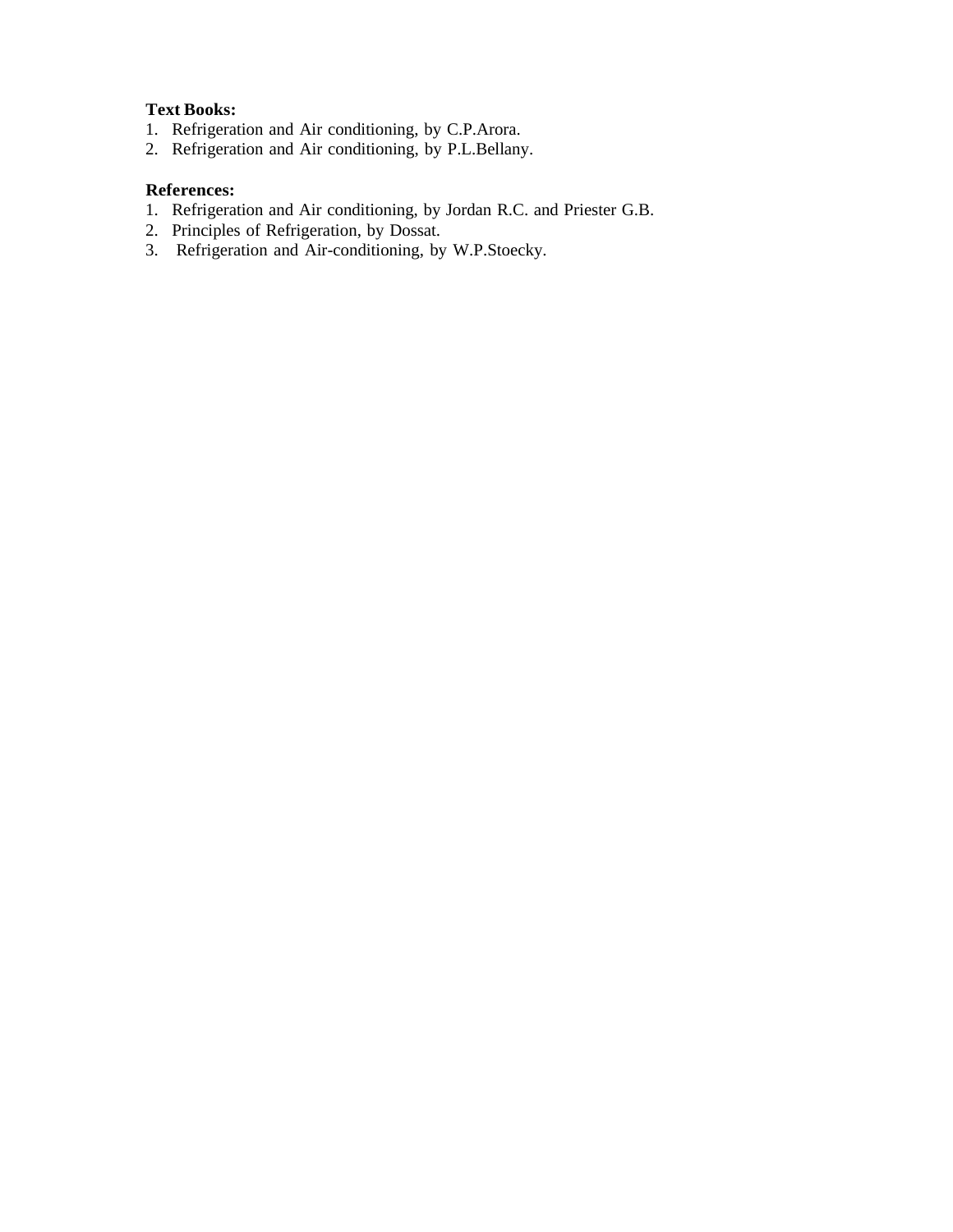## **ME 4104 STATISTICAL QUALITY CONTROL**

(Effective from the batch admitted during 2015-2016- CBCS)

Periods/week : 3 Th+ 1 Tut Ses. : 30 Exam : 70 Examination (Theory): 3hrs. Credits : 4

## **COURSE OBJECTIVES:**

### To understand

- 1. the different concepts of quality and the present philosophy of quality
- 2. the causes of variation and how they lead to inferior quality
- 3. use of control charts for both variable type and attribute type of quality characteristics
- 4. the meaning of statistical six sigma and six sigma procedure
- 5. the difference between the process control and process capability
- 6. the need for concurrent engineering
- 7. the different ways of taking random samples to accept a lot
- 8. the design of sampling plans for required protection
- 9. that there exist different types sampling plans to adopt

## **COURSE OUTCOMES:**

- 1. Understands that quality is caused by variation
- 2. Understands to recognize and eliminate the causes of variation
- 3. Designs control charts for both variable and attribute quality characteristics
- 4. Understands the need of six sigma quality
- 5. Performs process capability analysis for process with N-type, L-type and S-type of quality characteristics
- 6. Understands the concept and need for rectifying inspection
- 7. Develops the ability to design different types of sampling plans
- 8. Understands the use of standard sampling plans
- 9. Becomes confident to work in any quality related teams in any type of industry

### **SYLLABUS:**

Introduction to quality, definitions, Taguchi's loss function, examples of off-line and on- line quality control techniques, quality costs, Deming's philosophy, introduction to six sigma concept.

Shewart's normal bowl, control charts for variables,  $\bar{X}$ , R and sigma control charts, theory of runs, ARL and ATS, Type-I and Type-II errors

Control charts for attributes, p-chart, standardized p –chart, np-chart, c-chart, u-chart, demerit control chart.

Process capability analysis: using frequency distribution and control charts. Process capability ratios,  $C_p$  and  $C_{pk}$ Process capability ratios for nominal the batter type, smaller the better type and larger the better type product specifications.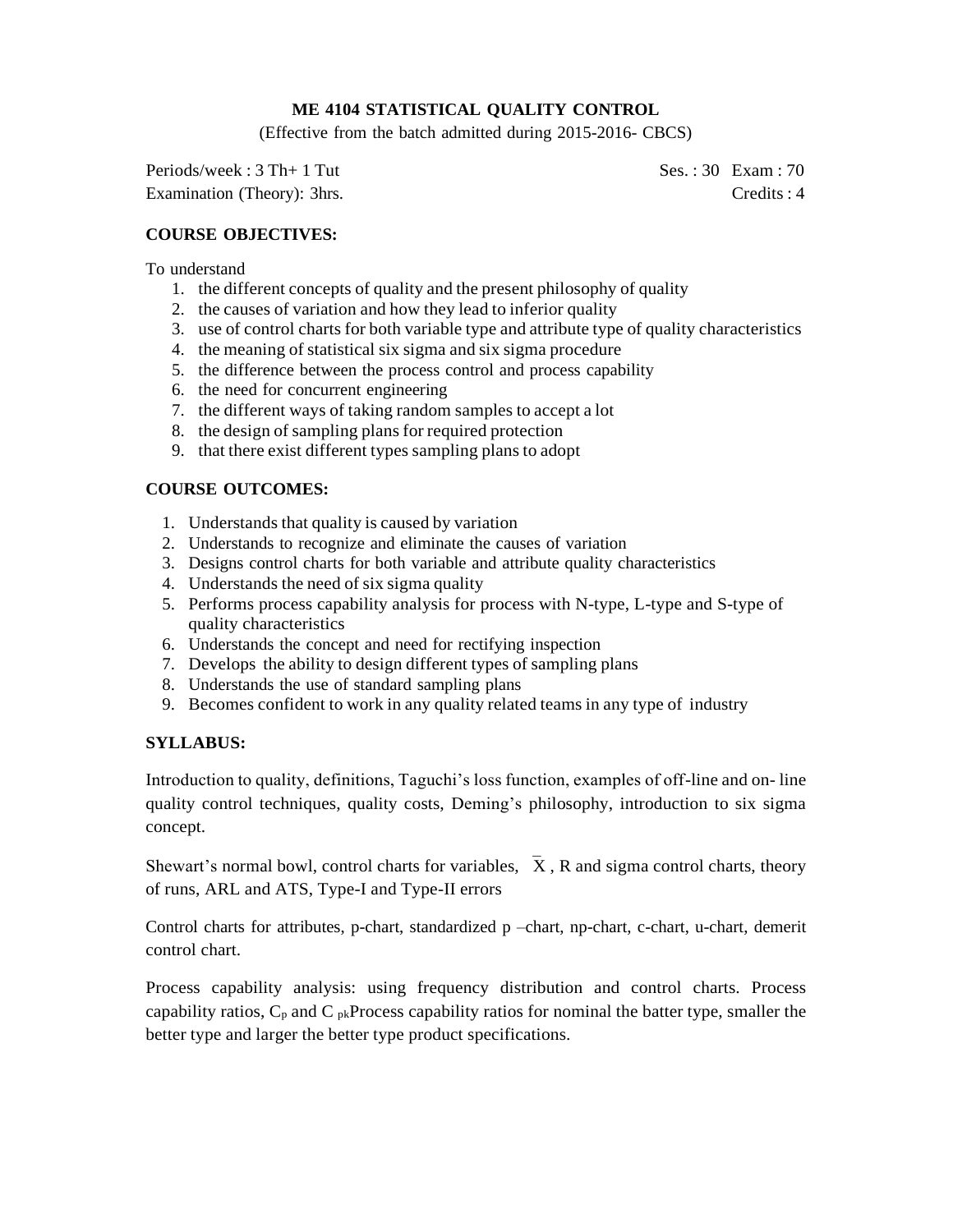Sampling palns: single, double, multiple and sequential sampling plans, rectifying inspection, AOQ, AOQL, and ATI. Use of Dodge Romig Tables, Design of single and sequential sampling plans.

# **Text Books:**

- 1. Introduction to statistical quality control by E.L. Grant
- 2. Introduction to statistical quality control by D.C. Montgomery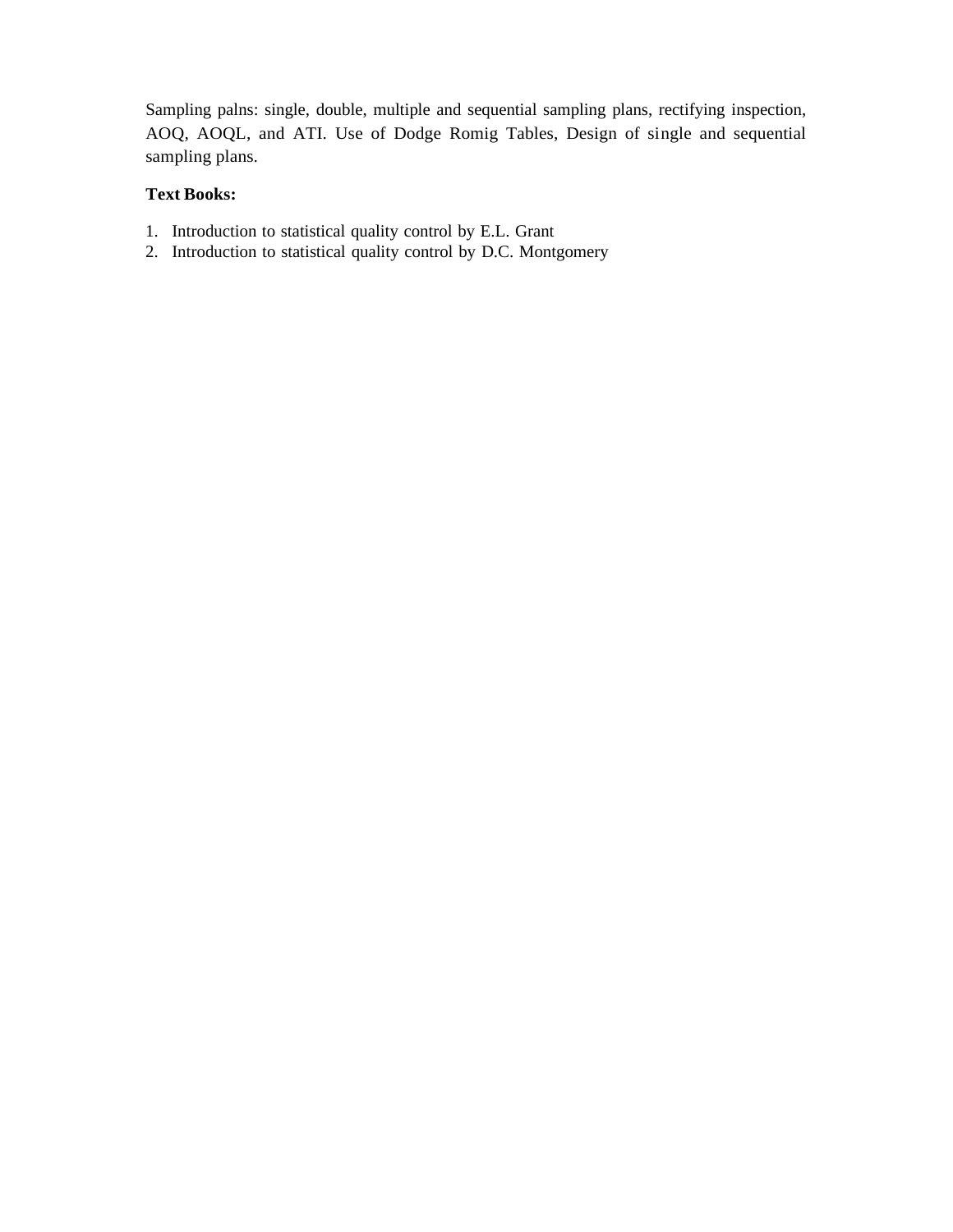### **ME 4105 ELECTIVE-III (A) RENEWABLE ENERGY TECHNOLOGIES**

(Effective from the batch admitted during 2015-2016- CBCS) Periods/week : 4 Th Ses. : 30 Exam : 70 Examination (Theory): 3hrs. Credits : 4

### **COURSE OBJECTIVES:**

- $\triangleright$  Students should have an exposure to non conventional sources of energy as it is one of the areas of emerging technologies.
- $\triangleright$  As energy needs of a developing country is on a rise, Students need to explore avenues to meet the rising demand
- $\triangleright$  Student has to expand his knowledge progressively

### **COURSE OUTCOMES:**

- ➢ Students will have a broader outlook about Non conventional energy sources
- ➢ Students can design projects for better understanding the feasibility of Non conventional energy sources in India
- $\triangleright$  Course will be a platform for higher studies in the area of thermal engineering

### **SYLLABUS:**

**PRINCIPLES OF SOLAR RADIATION**: Role and potential of new and renewable source, The solar energy option, Environmental impact of solar power, Physics of the sun, The solar constant, Extraterrestrial and terrestrial solar radiation, Solar radiation on titled surface, Instruments for measuring solar radiation and sun shine, Solar radiation data.

### **SOLAR ENERGY COLLECTION AND ITS APPLICATIONS:** Flat plate and

concentrating collectors, Classification of concentrating collectors, Orientation and thermal analysis, Advanced collectors. Solar energy storage and applications: Different methods, Sensible, Latent heat and stratified storage, Solar ponds. Solar Applications- Solar heating and cooling technique, Solar distillation and drying, Photovoltaic energy conversion.

**WIND ENERGY AND BIO-MASS**: Sources and potentials, Horizontal and vertical axis windmills, Performance characteristics, Betz criteria, Bio- mass: Principles of Bio-Conversion, Anaerobic/aerobic Digestion, Types of Bio-gas digesters, Gas yield, Combustion characteristics of bio-gas, Utilization for cooking, I.C.Engine operation and economic aspects.

**GEOTHERMAL ENERGY AND OCEAN ENERGY**: Resources, Types of wells, Methods of harnessing the energy, Potential in India, Ocean Energy: OTEC, Principles of utilization, Setting of OTEC plants, Thermodynamic cycles. Tidal and wave energy: Potential and conversion techniques, Mini-hydel power plants, and their economics.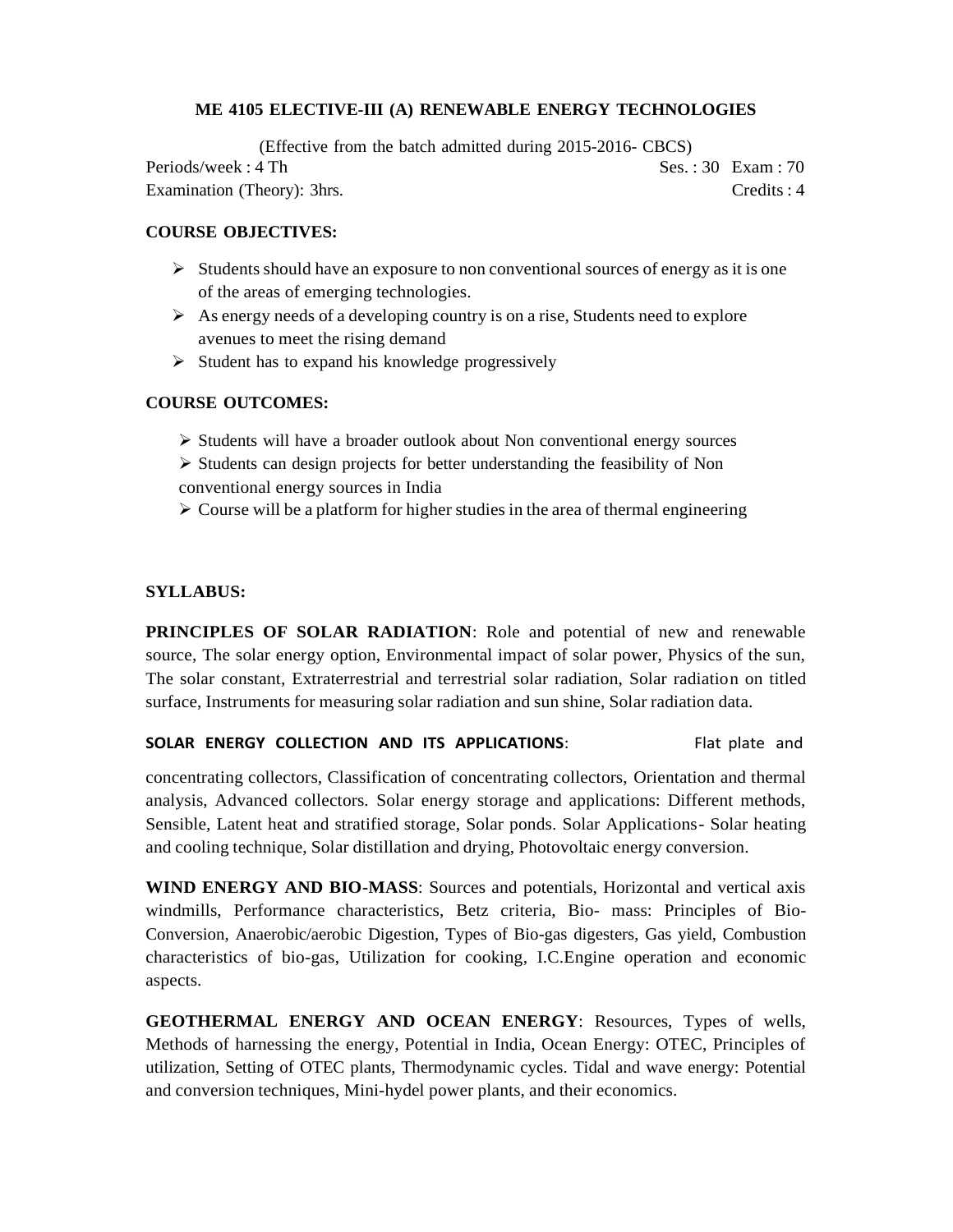**DIRECT ENERGY CONVERSION** : Need for Direct Energy Conversion, Carnot cycle, Limitations, Principles of DEC, Thermo-electric generators, Seebeck, Peltier and Joule Thomson effects, Figure of merit, Materials, Applications, MHD generators, Principles, Dissociation and Ionization, Hall effect, Magnetic flux, MHD accelerator, MHD, Engine, Power generation systems, Electron gas dynamic conversion, Economic aspects. Fuel cells, Principles, Faraday's law's, Thermodynamic aspects, Selection of fuels and operating conditions.

# **Text Books:**

- 1. Renewable Energy Resources by Tiwari and Ghosal, Narosa Publications..
- 2. Non-ConventionalEnergy Sources by G.D. Rai

- 1. Renewable Energy Sources by Twidell& Weir
- 2. Solar Energy bySukhatme
- 3. Solar Power Engineering by B.S Magal, Frank Kreith and J.F Kreith.
- 4. Principles of Solar Energy by Frank Krieth and John F Kreider.
- 5. Non-Conventional Energy by Ashok V Desai, Wiley Eastern Publications.
- 6. Non-Conventional Energy Systems by K Mittal , Wheeler.
- 7. Renewable Energy Technologies by Ramesh and Kumar, Narosa Publications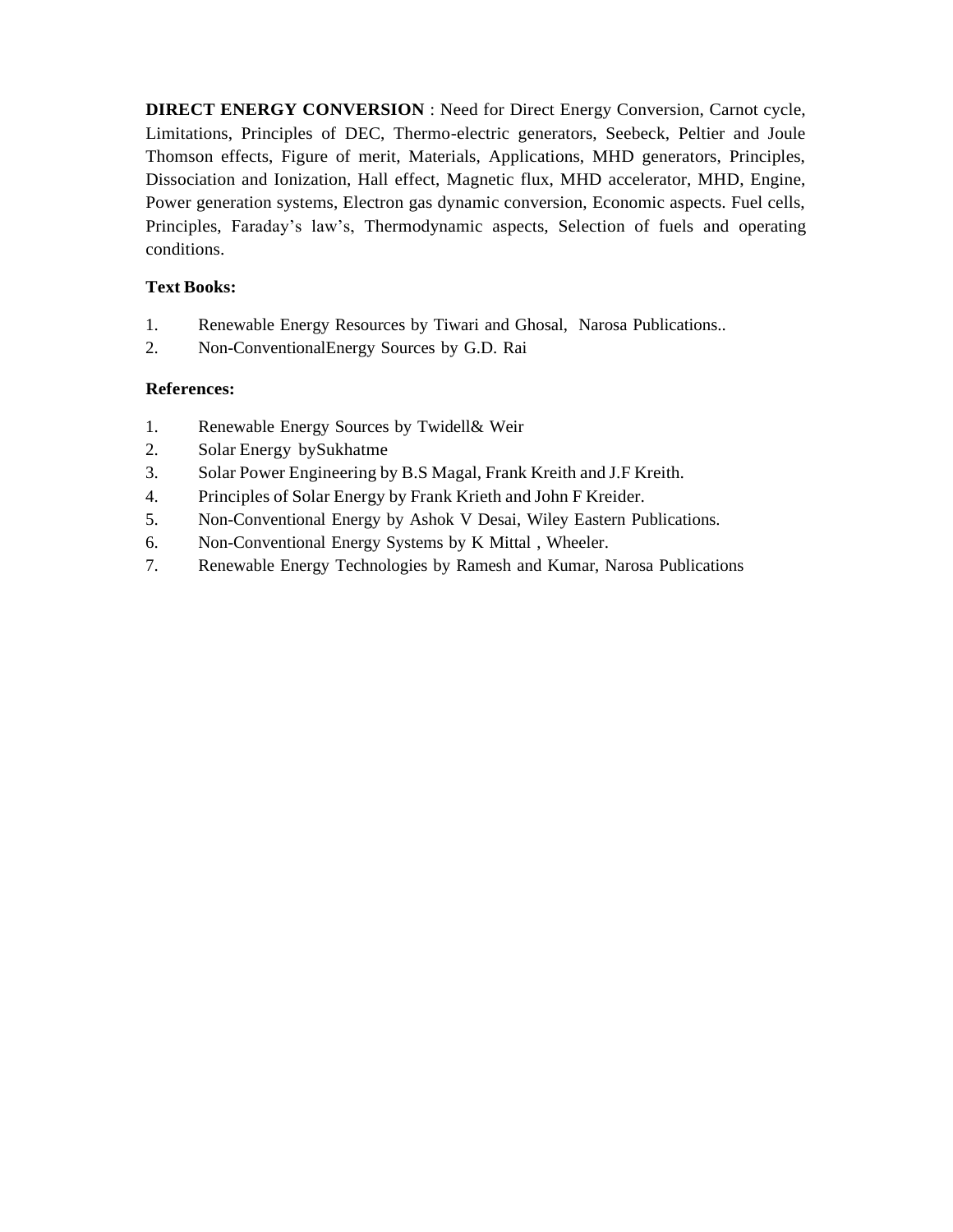## **ME 4105 ELECTIVE-III (B) TOTAL QUALITY MANAGEMENT**

(Effective from the batch admitted during 2015-2016- CBCS) Periods/week : 4 Th Ses. : 30 Exam : 70 Examination (Theory): 3hrs. Credits : 4

## **COURSE OBJECTIVES:**

1. To understand the concept and philosophy of TQM.

2. To get acquainted with the tools of quality control.

3. To understand the quality function - Quality function deployment, Designing for quality, Manufacturing for quality.

4. To learn the importance and use of quality systems - ISO standards.

5. To understand the process of implementing the quality tools like KAIZEN, 5S, JIT, POKAYOKE, Taguchi methods and the difficulties in implementing them.

### **COURSE OUTCOMES:**

1. Students will have knowledge of quality and the contributions of quality gurus' like Deming, Crossby and Miller.

2. Can apply the quality and management tools and methodologies for solving the problems.

3. Will be able to apply and use functions like quality function deployment, standardization, designing and manufacturing for quality.

4. Get acquainted with ISO series and the process of implementing it.

5. Will be able to apply quality tools like KAIZEN, 5S, JIT, POKAYOKE, Taguchi methods.

## **SYLLABUS:**

**Concepts of TQM:** Philosophy of TQM, Customer focus, Organization, Top management commitment, Team work, Quality philosophies of Deming, Crossby and Muller.

**TQM process**: QC tools, Problem solving methodologies, New management tools, Work habits, Quality circles, Bench marking, Strategic quality planning.

**TQM systems**: Quality policy deployment, Quality function deployment, Standardization, Designing for quality, Manufacturing for quality.

**Quality system**: Need for ISO 9000 system, Advantages, Clauses of ISO 9000, Implementation of ISO 9000, Quality costs, Quality auditing, Case studies.

**Implementation of TQM**: Steps, KAIZEN, 5S, JIT, POKAYOKE, Taguchi methods, Case studies.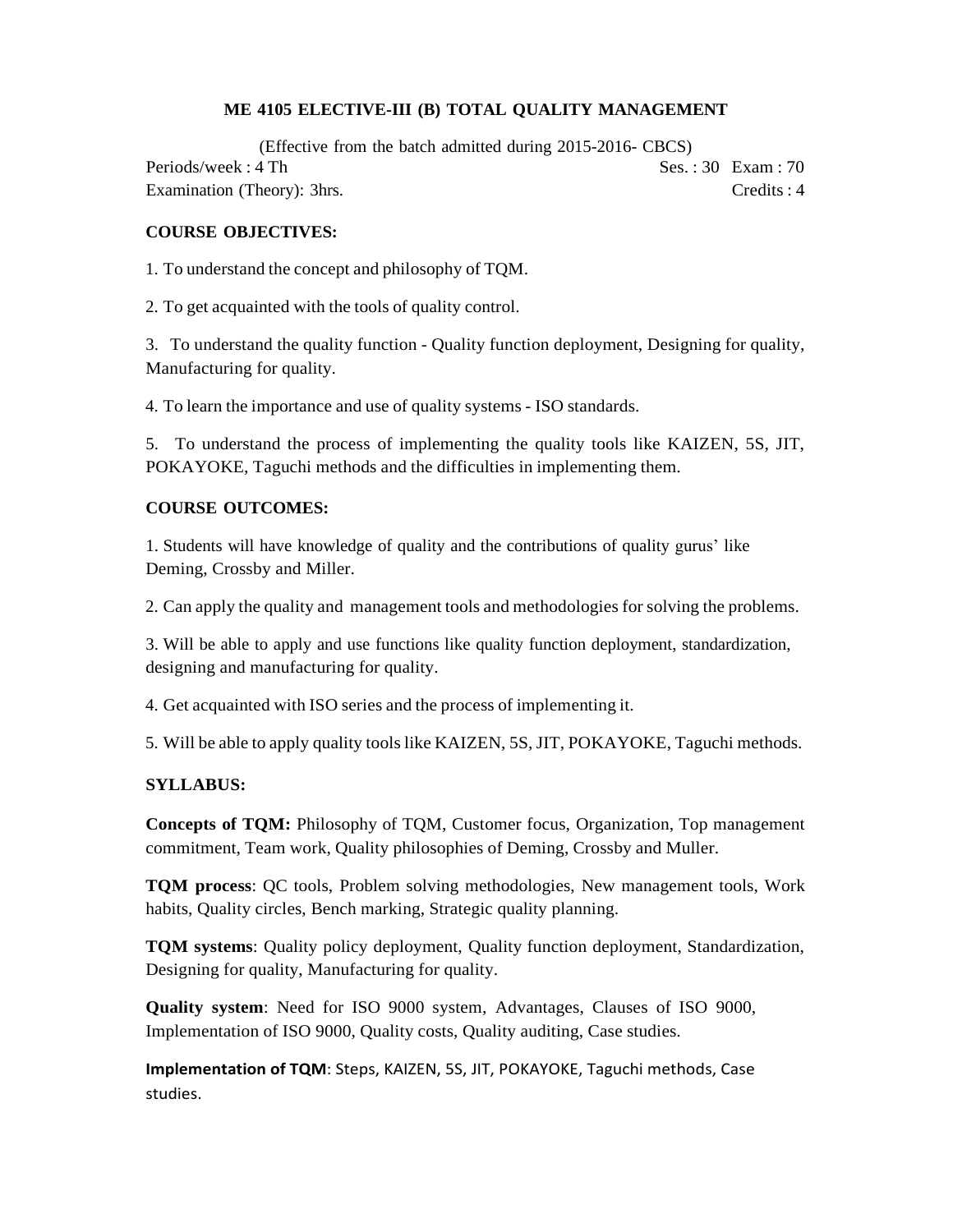- 1. Total Quality Management by Rose, J.E., Kogan Page Ltd., 1993.
- 2. The Essence of Total Quality Management by John Bank, PHI, 1993.
- 3. Beyond Total Quality Management by Greg Bounds, Lyle Yorks et al, McGraw Hill, 1994.
- 4. The Asian Productivity Organization by Takashi Osada, 1991.
- 5.KAIZEN by Masaki Imami, McGraw Hill, 1986.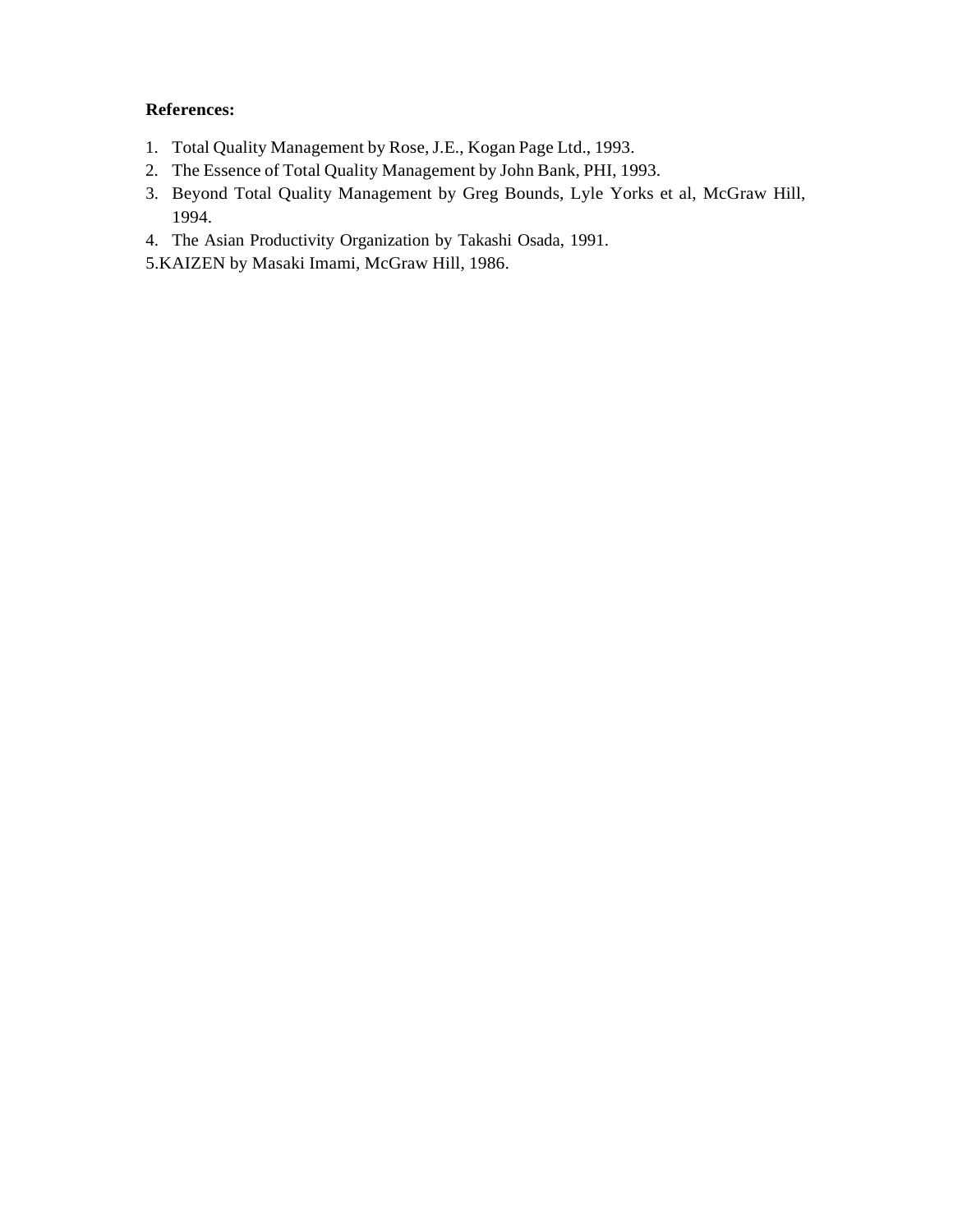## **ME 4105 ELECTIVE-III (C) OPTIMIZATION DESIGN**

(Effective from the batch admitted during 2015-2016- CBCS)

Periods/week : 4 Th Ses. : 30 Exam : 70 Examination (Theory): 3hrs. Credits : 4

### **COURSE OBJECTIVES: To introduce**

1. The need and origin of the optimization methods in engineering.

2. The idea of the various applications of optimization methods used in engineering

3. The classical and various advanced optimization techniques used in engineering.

### **COURSE OUTCOMES: The student will be able to understand:**

(1) The terminology in optimization

(2) Formulation of mathematical optimization models based on physical engineering problems

(3) Various solution techniques based on classification of optimization problems

(4) Applications to a wide range of engineering problems in design, manufacturing, production and management.

### **SYLLABUS:**

Introduction to Optimization: Engineering applications of optimization- Statement of an optimization problem- Classification of optimization problem- Optimization techniques.

Classical Optimization Techniques: Single variable optimization- Multivariable optimization with equality constraints- Multivariable optimization with inequality constraints.

Nonlinear Programming: One-Dimensional Minimization: Unimodal function- Elimination methods- Unrestricted search- Exhaustive search- Dichotomous search- Fibonacci method-Golden section method- Interpolation

methods- Quadratic interpolation method- Cubic interpolation method- direct root method.

Nonlinear Programming: Unconstrained Optimization Techniques: Direct search methods-Random search methods- Univariate method- Pattern search method- Rosenbrock's method of rotating coordinates- The simplex method- Descent methods- Gradient of function-Steepest descent method- Conjugate gradient method (Fletcher-Reeves method)- Quasi-Newton methods- Variable metric method (Davidon- Fletcher-Powell method).

Nonlinear Programming: Constrained Optimization Techniques: Characteristics of a constrained problem- Direct method- The complex method- Cutting plane method- Methods of feasible directions- Indirect methods- Transformation techniques- Basic approach in the penalty function method- Interior penalty function method- Convex programming problem-Exterior penalty function method.

Geometric programming (G.P): Solution of an unconstrained geometric programming, differential calculus method and arithmetic method. Primal dual relationship and sufficiency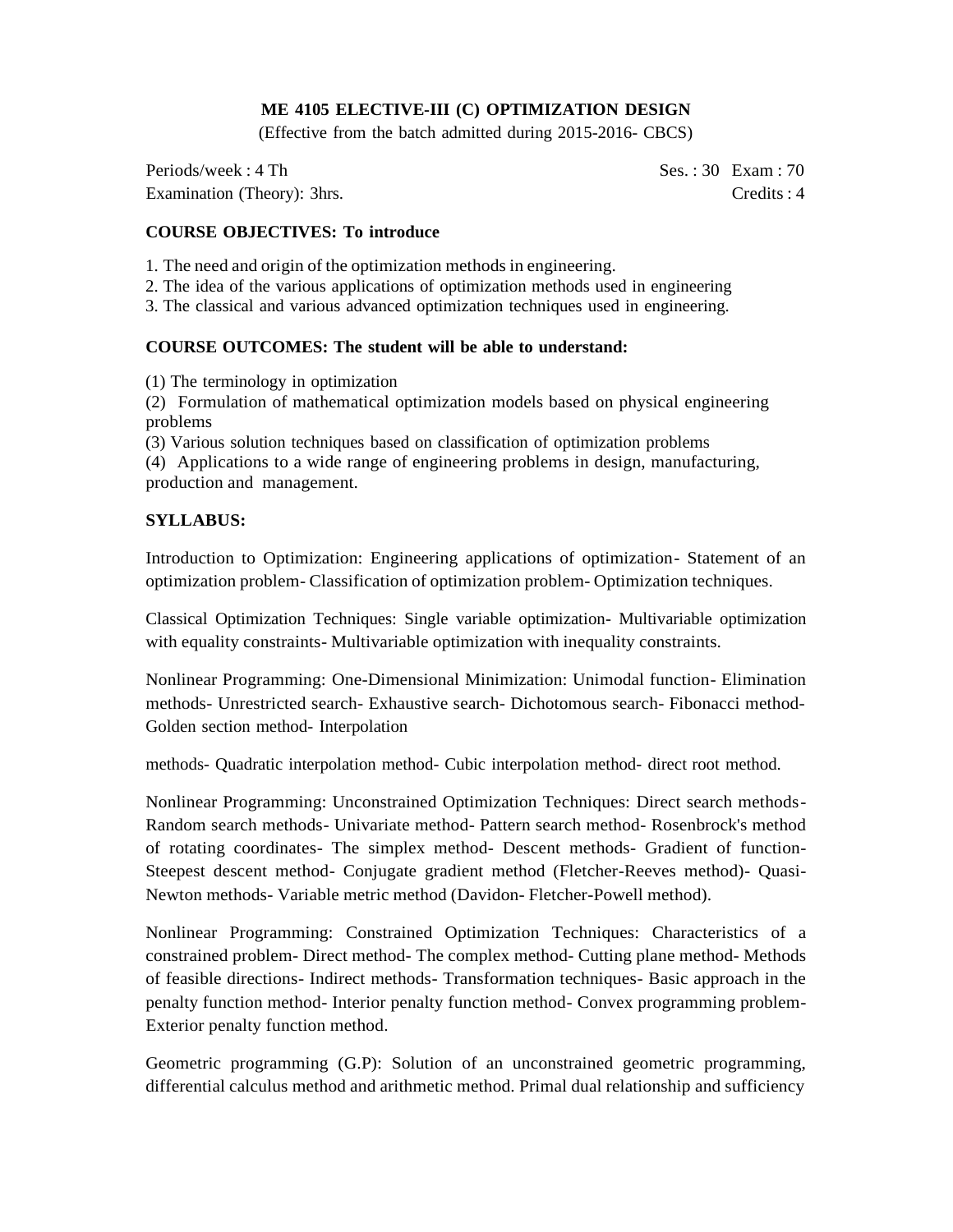conditions.Solution of a constrained geometric programming problem (G.P.P). Complimentary geometric programming(C.G.P)

Dynamic programming(D.P): Multistage decision processes. Concepts of sub optimisation, computational procedure in dynamic programming calculus method and tabular methods.Linear programming as a case of D.P., Continuous D.P.

Integer programming(I.P): Graphical representation. Gomory's cutting plane method. Bala's algorithm for zero-one programming problem.Integer non linear programming.

## **Text Book:**

1. Optimization Theory and Applications, by S.S.Rao, Wiley Eastern Limited, New Delhi.

- 1. Optimization of Design of Machine Elements, by R.C.Johnson.
- 2. Computer Aided Analysis and Design of Machine Elements, by RaoV.Dukkipati, M.AnandaRao and R.B.Bhat.
- 3. Engineering optimization methods and applications, by G.V.Reklaits, A.Ravindarn and K.M.Ragsdell, by Publications John Wiley and Sons.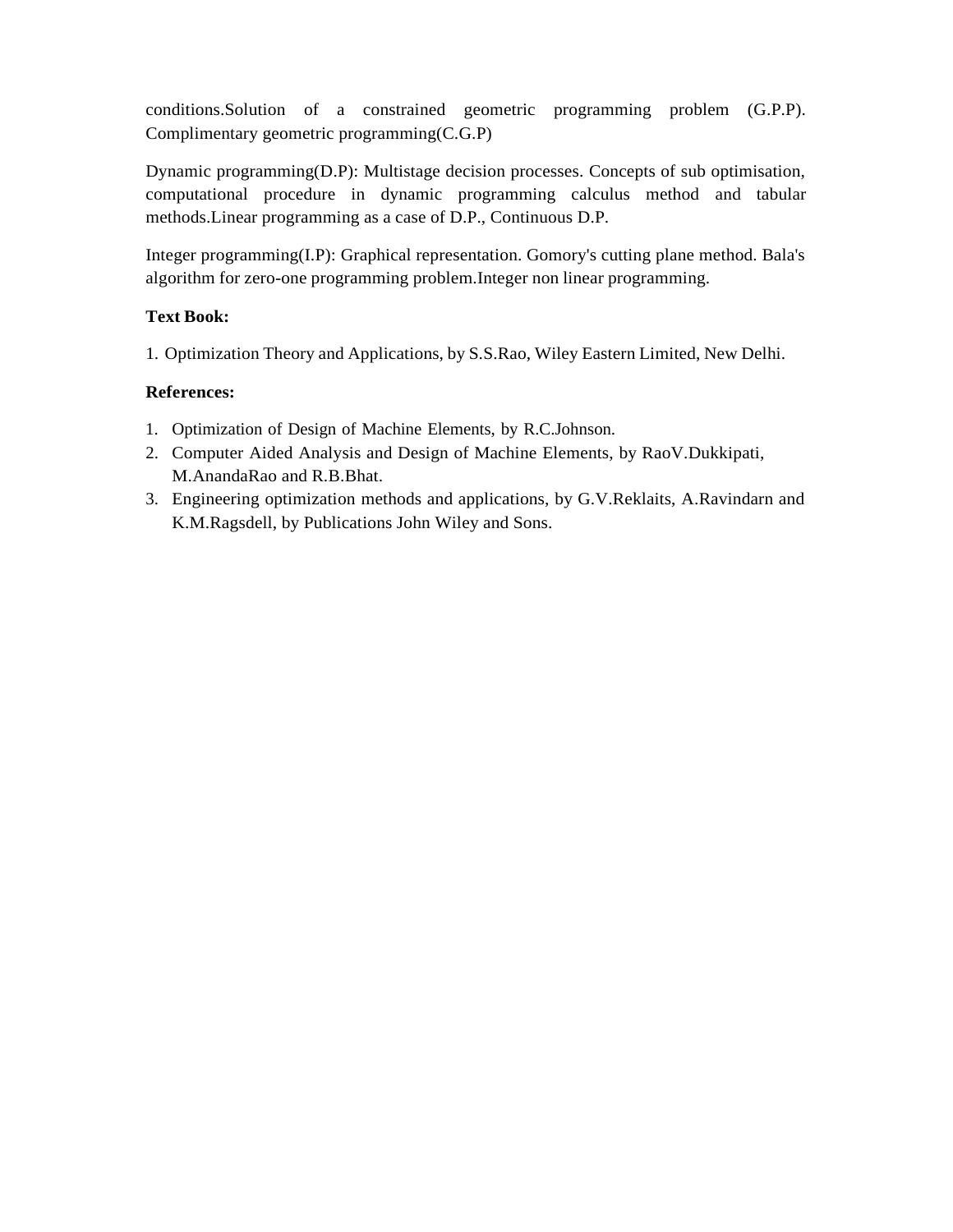## **ME 4105 ELECTIVE-III (D) TOOL DESIGN**

(Effective from the batch admitted during 2015-2016- CBCS)

Periods/week : 4 Th Ses. : 30 Exam : 70 Examination (Theory): 3hrs. Credits : 4

## **COURSE OBJECTIVES:**

1). To make the student to be familiar with jigs and fixtures

2). To make the student how to lacate and clamp the devices in industries for manufacturing, inspection and assembly processes.

3). To make the student proficient with the press working tools, terminology and various types of dies.

4). To provide full information regarding cutting tools used on NC machine tool and holding methods

5). Tomould the students in the field of designing of limit gauges.

### **COURSE OUTCOMES:**

- 1) The students will be in a position to know about jigs and fixtures in detail.
- 2) The students can work with jigs and fixtures.
- 3) They will be effecitively work in mass production type industries.
- 4) The students will be in a position to work with press and press tools
- 5) They can design tooling for production on NC machines
- 6) They can effectively work with gauges and also in guage design.

#### **SYLLABUS:**

**Locating and Clamping Devices:** Principles of Jigs and Fixtures design-Locating principles-Locating elements-Standard parts-Clamping devices-Mechanical actuation-Pneumatic & hydraulic actuation-Analysis of clamping forces-Tolerance and error analysis.

**Jigs & Fixtures:** Drill bushes-Different types of Jigs-Plate latch, channel, box, post, angle plate, angular post, turnover, pot jigs- Automatic drill jigs-Rack & Pinion Operated, Air operated Jigs Components.

General principles of lathe, milling and broaching fixtures-Grinding, Drilling and shaping fixtures, Assembly, Inspection and Welding fixtures-Modular fixtures.Design and development of Jigs and fixtures for simple components.

**Press Tools:** Press working terminology-Presses and Press accessories-Computation of capacities and tonnage requirements-Design and development of various types of cutting, forming and drawing dies.

**Tool Design for Numerically Controlled Machine Tools:** Fixture Design for Numerically Controlled Machine Tools, Cutting Tools for Numerical Control, Tool-holding Methods for Numerical Control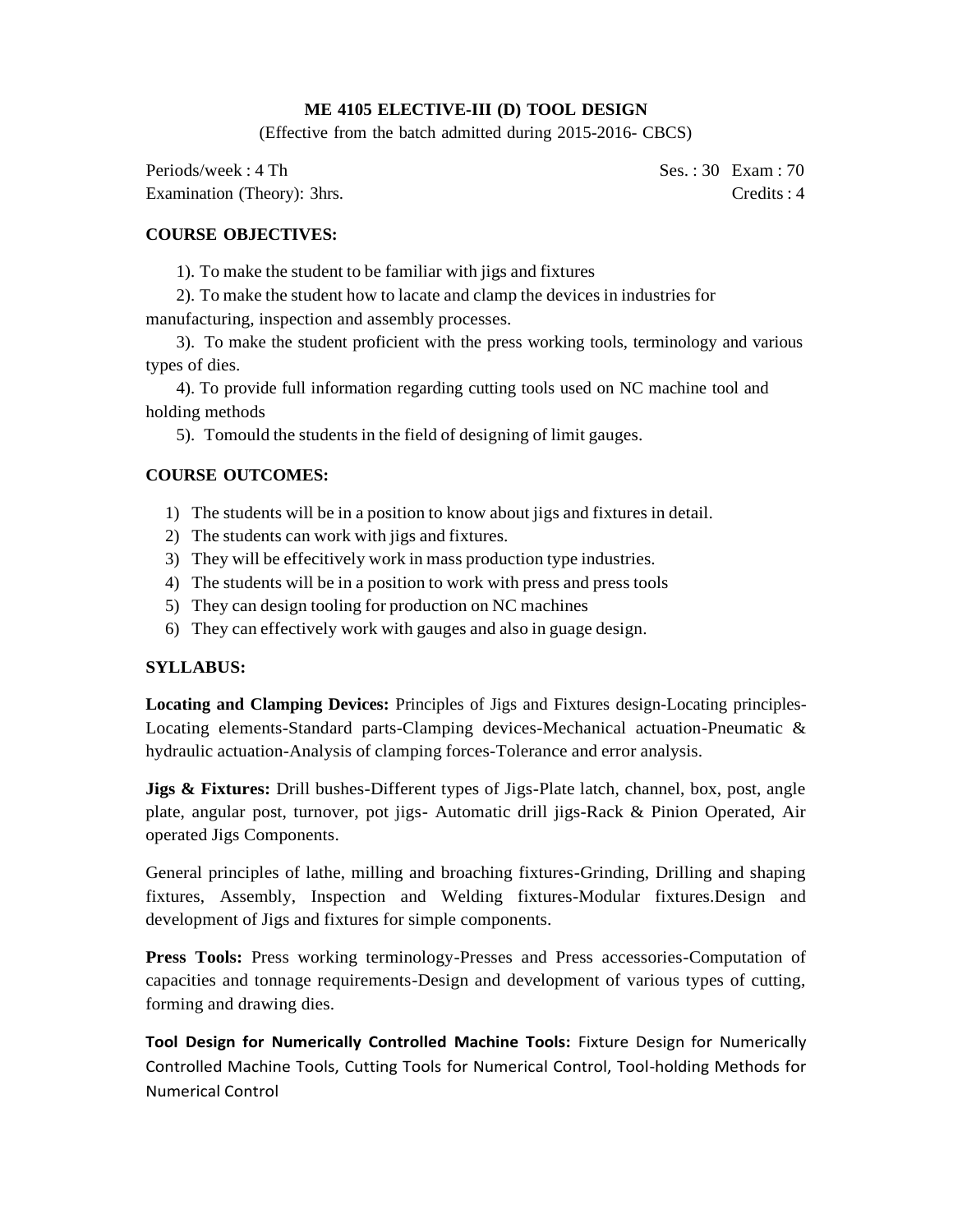**Design of Limit Gauges:** Elements, types and application of limit gauges, Gauge materials, their selection, Taylor's principles of gauge design, Types and methods to provide gauge tolerances. Design steps and design of plug  $\&$  ring / snap gauge for given dimension and application.

## **Text Books:**

- 1. Donaldson. C, Tool Design, Tata McGraw-Hill, 1986
- 2. "ASTME Handbook of Fixture Design ".Prentice Hall of India Pvt. Ltd.
- 3. Basu, Mukherjee, Mishra, Fundamentals of Tool Engg. Design, Oxford & IBH Publishing, N. Delhi

- 1. A. K. Goroshkin, " Jigs and Fixtures Handbook ", Mir Publishers, Moscow, 1983.
- 2. "Die Design Handbook ", IvanaSuchy, McGraw Hill Book Co., 2005.
- 3. Production technology, HMT,Tata McGraw Hill.
- 4. P. Eugene Ostergaard, "Basic Die Making" McGraw Hill Book, 1963.
- 5. Principle of Machine Tool. Sen& Bhattacharya,New Central Book Agencies, 1975.
- 6. Production tooling equipments,S. N. Parsons,Macmillan, 1966.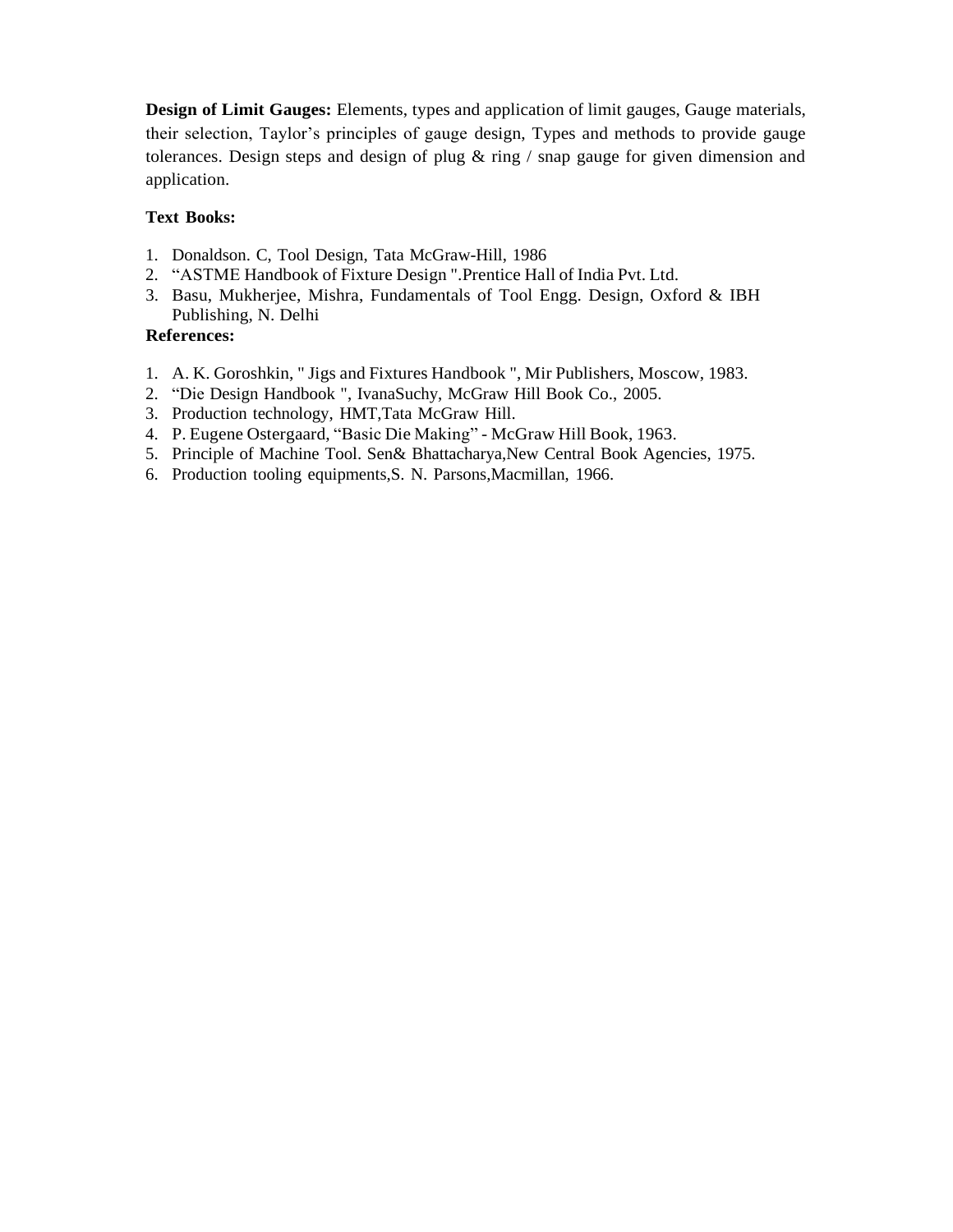## **ME 4106 ELECTIVE-IV (A) INSTRUMENTATION AND CONTROL SYSTEMS** (Effective from the batch admitted during 2015-2016- CBCS)

Periods/week : 4 Th Ses. : 30 Exam : 70 Examination (Theory): 3hrs. Credits : 4

Instrumentations: Concepts of measurements, static performance, characteristics accuracy of measurement and its analysis. Instrumentation, for measurement: Force, torque, strain. pressure, flow, temperature and vibration.

Optical Methods of Measurement: Introduction, Laser beam as a light pointer, length/displacement measurement, temperature sensors, seismographic measurement.

Introduction to fiber optics, fiber types, properties of optical fibres and a fibre optic sensor configuration.

Introduction: Control systems, Feedback and its effects. Transfer Function, Block Diagram and Signal Flow Graph: Impulse response and Transfer functions of linear systems, Block diagrams.

Mathematical Modeling of Physical Systems: Equations of electrical networks, Modeling of mechanical system elements, Equations of mechanical systems. State-variable Analysis of Linear Dynamic Systems: Matrix representation of state equations, State transition matrix, State transition equation, relationship between state equations and high-order differential equations, relationship between state equations and transfer functions, Characteristic equation, eigen values and eigen vectors.

Time-Domain Analysis of Control Systems: Typical test signals for the time response of control systems, Time- domain performance of control systems- The steady- state error, Time-domain performance of control systems- Stability of control systems- stability, Characteristic equation and the state transition matrix, Methods of determining stability of linear control systems, Routh- Hurwitz criterion.

Frequency-domain Analysis of Control Systems: Introduction, Nyquist stability criterion, Application of the Nyquist criterion, Stability of multi loop systems, Stability of linear control systems with time delays.

### **Text Books:**

- 1. Automatic Control Systems, by Benjamin C. Kuo.
- 2. Mechanical Measurements, by R.S.Sirohi, H.G. Radha Krishna, Wiley Eastern, New Delhi.

- 1. Experimental Methods for Engineers, by J.P.Holman, McGraw-Hill.
- 2. Instrumentation for Engineering Measurements, by R.H. Cerni and L.E.Foster, J.Wiley& Sons, New York.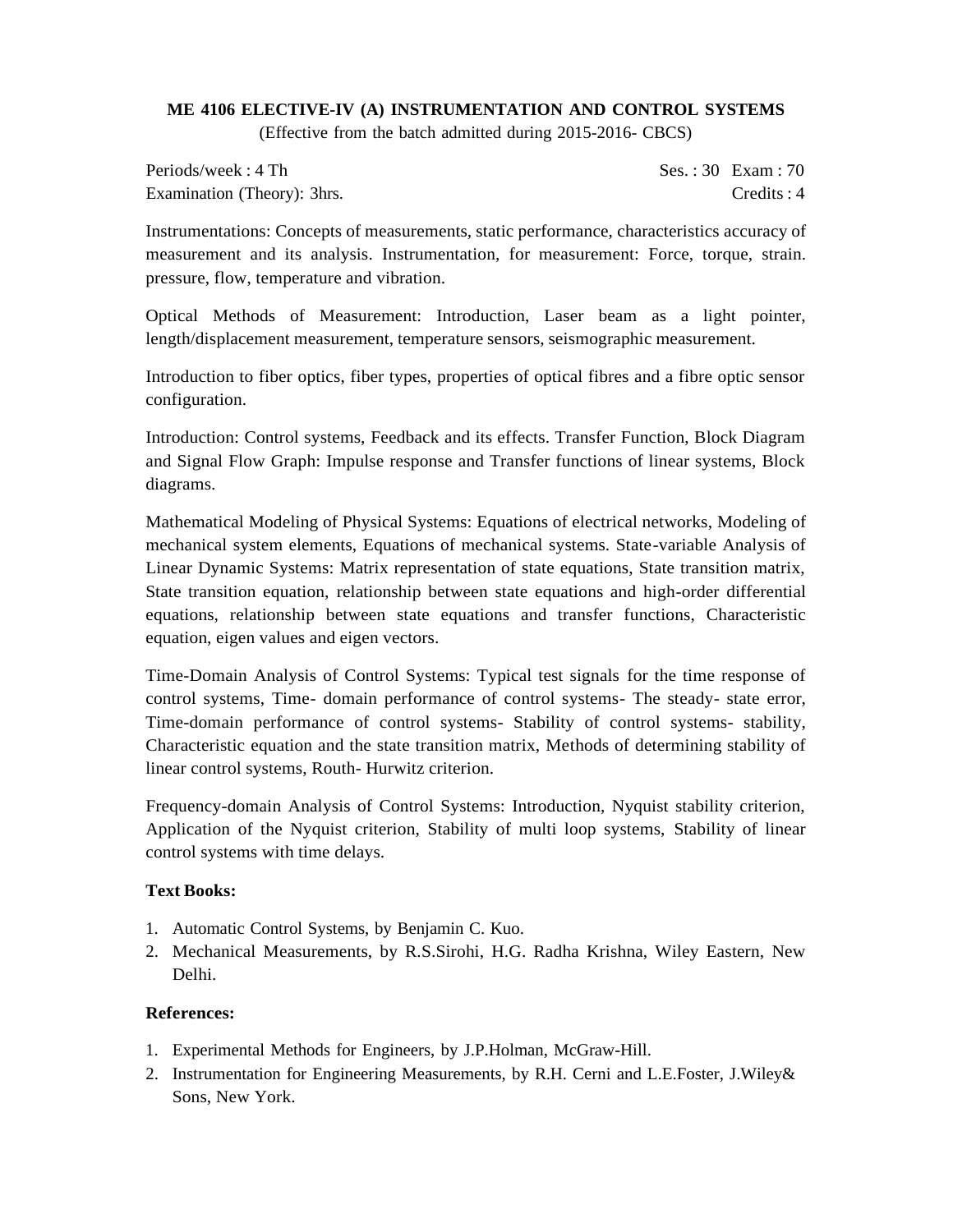- 3. Mechanical and Industrial Measurement, by R.K.Jain, Khanna publishers, Delhi.
- 4. Control Systems Engineering by Nagrath/Gopal ,New age international.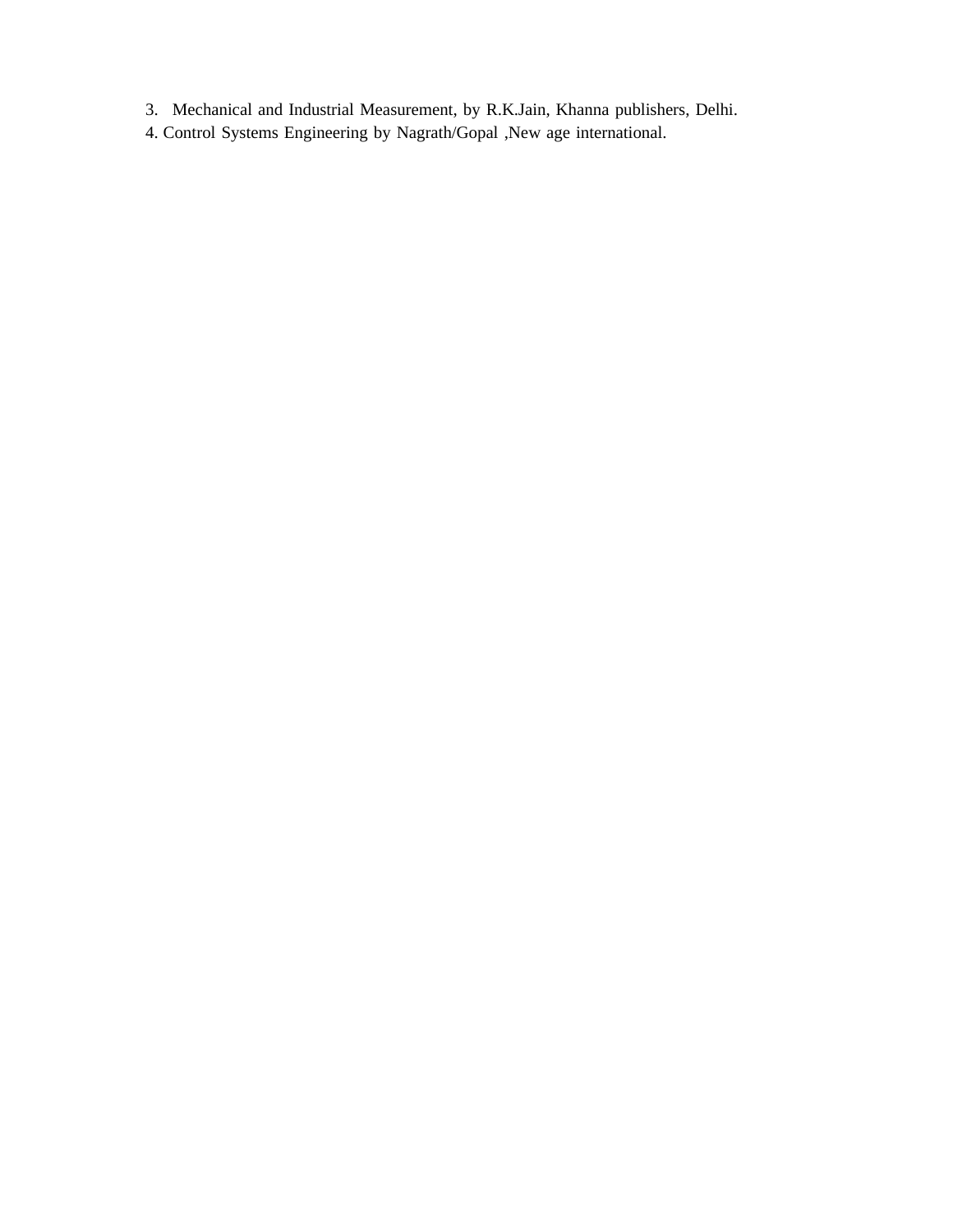## **ME 4106 ELECTIVE-IV (B) SUPPLY CHAIN MANAGEMENT**

(Effective from the batch admitted during 2015-2016- CBCS)

Periods/week : 4 Th Ses. : 30 Exam : 70 Examination (Theory): 3hrs. Credits : 4

## **COURSE OBJECTIVES:**

- 1. Supply Chain Management involves the flows of materials and information among all of the firms that contribute
- 2. Value to a product, from the source of raw materials to end customers. We will integrate issues from finance (investments in productive assets), marketing (channels of distribution), logistics, and operations management to
- 3. Develop a broad understanding of a supply chain. By taking a strategic perspective, we will focus on relatively
- 4. long term decisions involving the investment in productive resources, configuration of processes, product
- 5. Designs and development of partnerships with suppliers and channels of distribution.
- 6. Although the development of analytical tools is not the primary objective of the course, students should be
- 7. Comfortable with quantitative analysis. By the end of the course, you should have enhanced your ability to use
- 8. Analytical tools and conceptual frameworks to make decisions in supply chain contexts as well as a better
- 9. Understanding of the major strategic issues and trade-offs that arise in supply chain management

### **COURSE OUTCOMES:**

- 1. Provide students with the requisite knowledge and skills to design and manage Supply chain. Analyse and improve the supply chain performance.
- 2. Align appropriate supply chain strategies with product characteristics.
- 3. To engage students in case studies based on real world logistics and supply chain decisions.
- 4. Acquaint the student with various Supply Chain Strategies; the differences between efficient and responsive supply chains and the correct strategies to use based on product type and location in the product life cycle.
- 5. Causes of Bullwhip Effect by playing a version of the well known "Beer Game" simulation.
- 6. The student will be able to explore three fundamental design concepts: component commonality, modularity vs. integral design, and universality, and a cost/benefit framework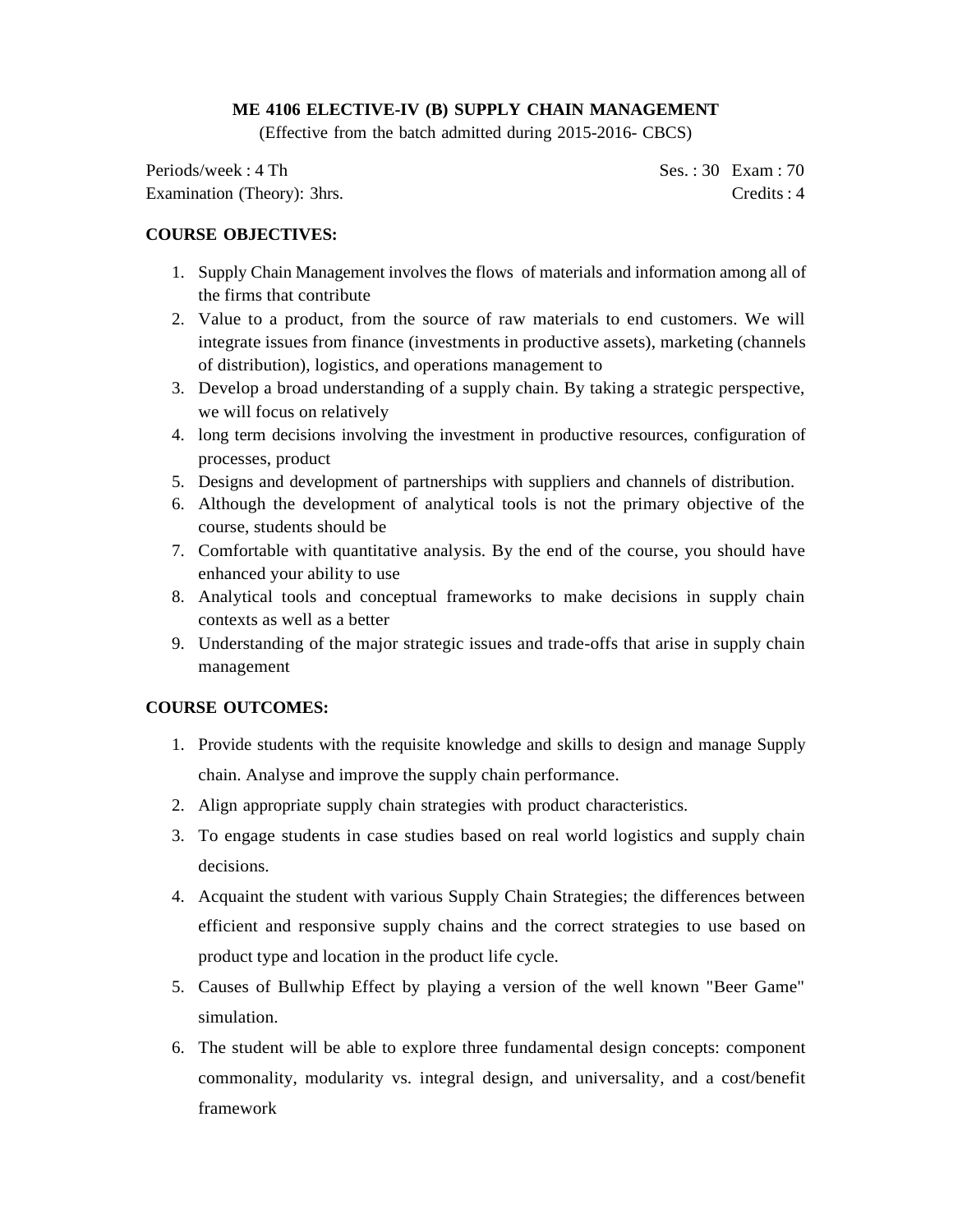- 7. Learn process improvements such as postponement, mass customization, re sequencing production operations, and shifting the push-pull point; these design changes can significantly improve the performance of your supply chain.
- 8. Understand the importance of technology in supply chain optimization

## **SYLLABUS:**

Role of supply chain management in Economy and Organization- Introduction to SCM, Evolution, Key concepts, Decisions and Importance of SCM.

Supply chain strategy and Performance Measures- Competetive supply chain strategies, CRM strategy, Supplier relationship strategy- Performance Measures (Financial, Productivity, Quality and cycle time).

Supply chain drives- Introduction, Facilities, Inventory, Transportation and Information.

Supply chain design- Network design and operation models.

Sourcing and Transportation- Role of sourcing, Supplier selection and contracts, Procurement process, Role of Transportation, Design options for transportation network.

Planning and Managing Inventories-Introduction, cycle/safety/seasonal stock, Inventory for short life cycle products, Multi echelon inventory.

Information Technology in SCM- Role of IT, E-business and future trends.

Supply chain innovations- Introduction, Supply chain integration, Restructuring, Agile supply chains.

- 1. Supply chain management text and cases: Janat Shah, Pearson Education, 2009.
- 2. Supply chain management strategy, planning and operation, Sunil Chopra, Peter Meindl, PHI.
- 3. Supply chain management: Chopra, Pearson Education, 2009.
- 4. Business logistics/ Supply chain management, 5/e: Ballou, Pearson Education.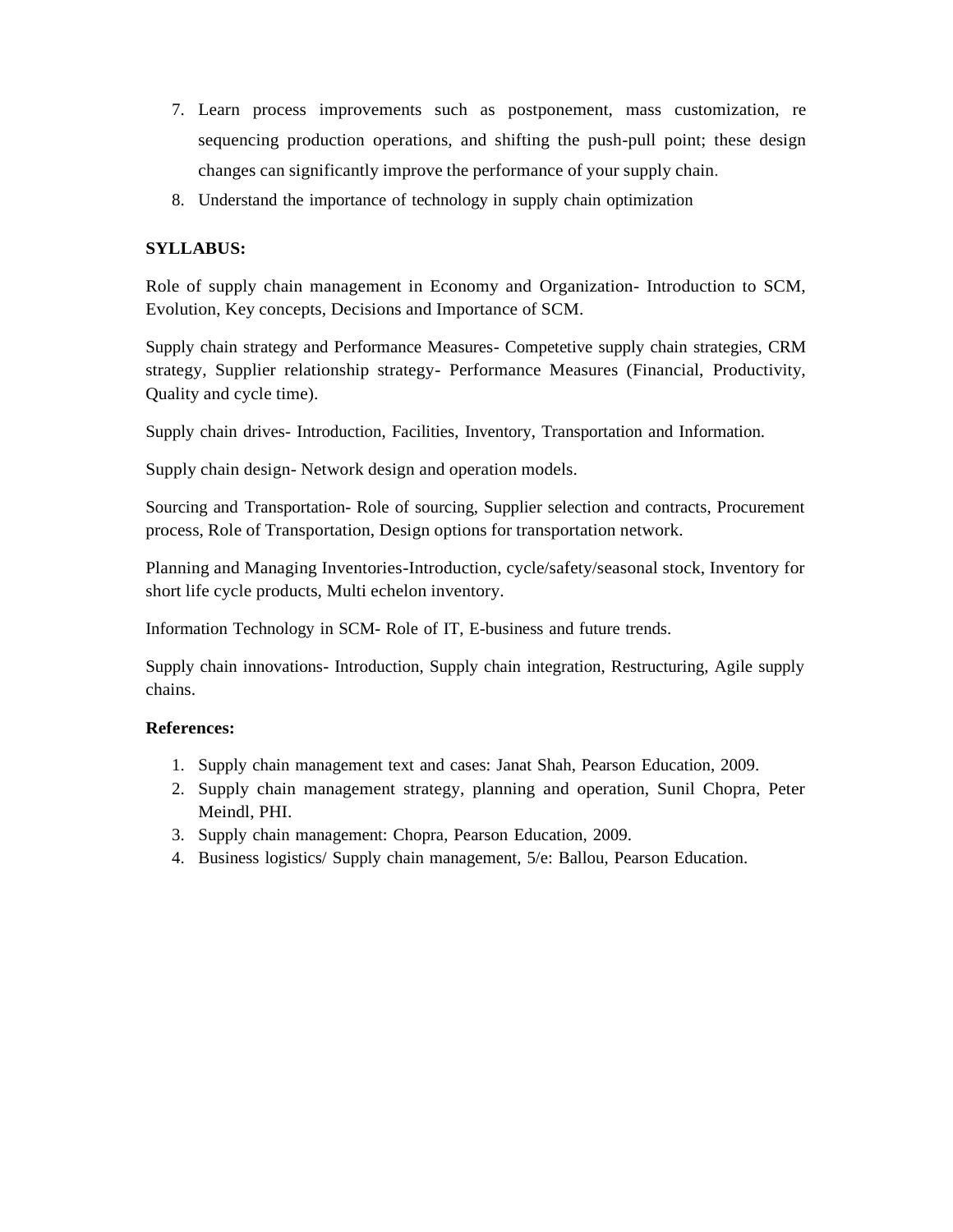### **ME 4106 ELECTIVE-IV (C) POWER PLANT ENGINEERING**

(Effective from the batch admitted during 2015-2016- CBCS)

Periods/week : 4 Th Ses. : 30 Exam : 70 Examination (Theory): 3hrs. Credits : 4

## **COURSE OBJECTIVES:**

1. Students will learn the applications of basic thermodynamic cycles in power plant engineering

2. Student, will be exposed to different types of conventional, non-conventional, renewable and non- renewable energy power plants

3. Students will also be exposed to economics involved in power plant engineering

### **COURSE OUTCOMES:**

1. Students will understand the working of different types of power plants and this exposure can help them during industrial visits to any power plant

2. Theoretical exposure and industrial visits can help the students to take up projects in power plant engineering

3. Theoretical and industrial exposure can aid them in fetching job opportunities in power plants

### **SYLLABUS:**

**Introduction :** Definition – Objectives of production Planning and Control – Functions of production planning and control – Types of production – Organization of production planning and control department.

**Forecasting** : Importance – Types of forecasting– Forecasting techniques – qualitative methods and quantitative methods.

**Inventory management**: Functions of inventories – relevantinventory costs – EOQ model

– Inventory control systems – ABC analysis – VED analysis

Material Requirement Planning, Bill of material, MRP II, Master Production Scheduling.

**Aggregate planning**,: Chase planning, Expediting, controlling aspects.

**Routing** : Definition – Routing procedure –Route sheets — Factors affecting routing, procedure – Difference with loading

**Scheduling:** Policies – Types of scheduling- Forward and Backward Scheduling – Gantt Charts – Flow shop Scheduling – n jobs and 2 machines, n jobs and 3 machines – Job shop Scheduling  $-2$  jobs and n machines  $-$  Line of Balance.

**Dispatching** : Activities of dispatcher – Dispatching procedure – follow up – priority rules for dispatching jobs.

Applications of computer in production planning and control.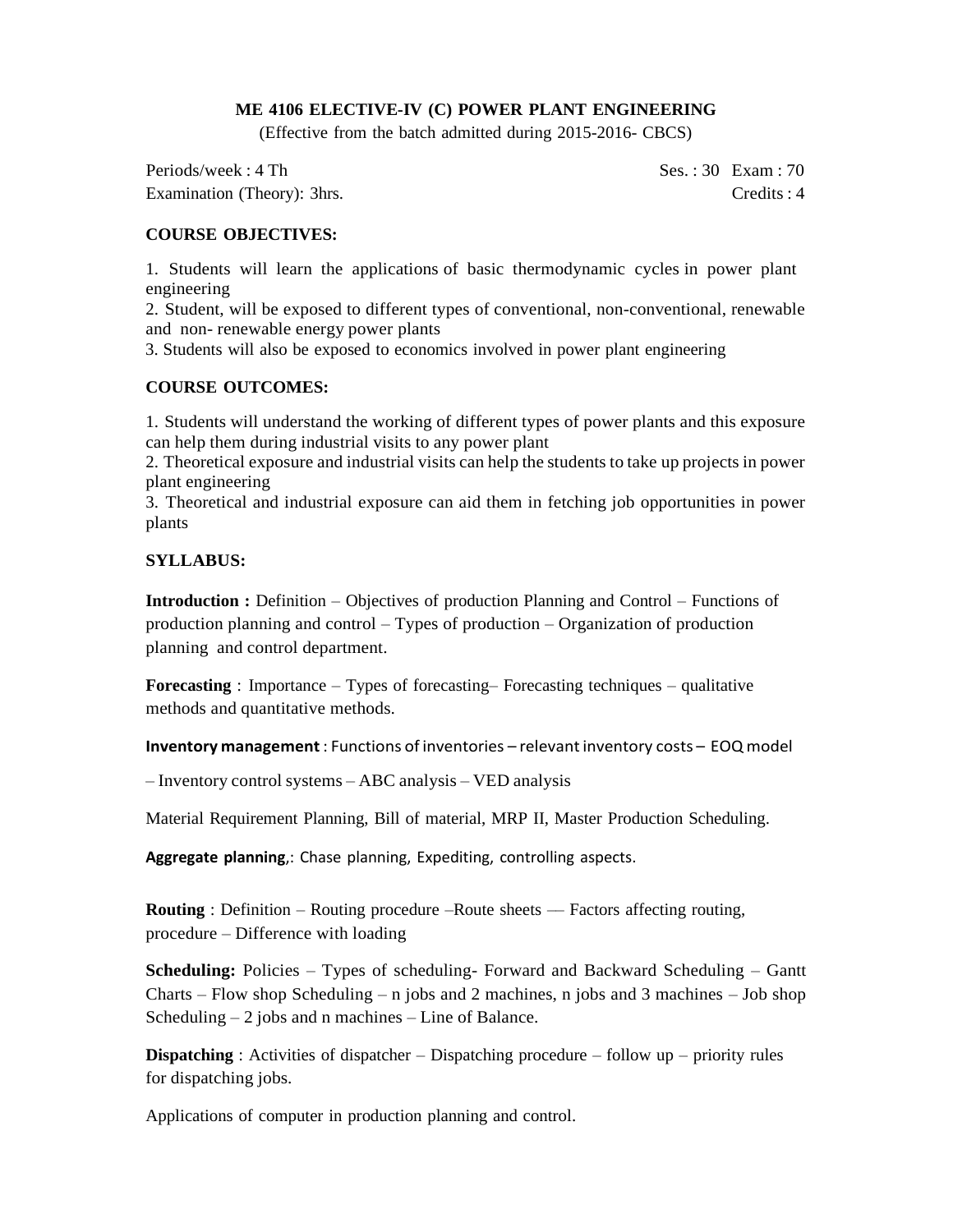## **Text Books :**

- 1. Elements of Production Planning and Control / Samuel Eilon.
- 2. Modern Production/ operation managements / Baffa&RakeshSarin

- 1. Operations Management S.N. Chary.
- 2. Inventory Control Theory and Practice / Martin K. Starr and David W. Miller.
- 4. Production Control A Quantitative Approach / John E. Biegel.
- 5. Operations Management / Joseph Monks.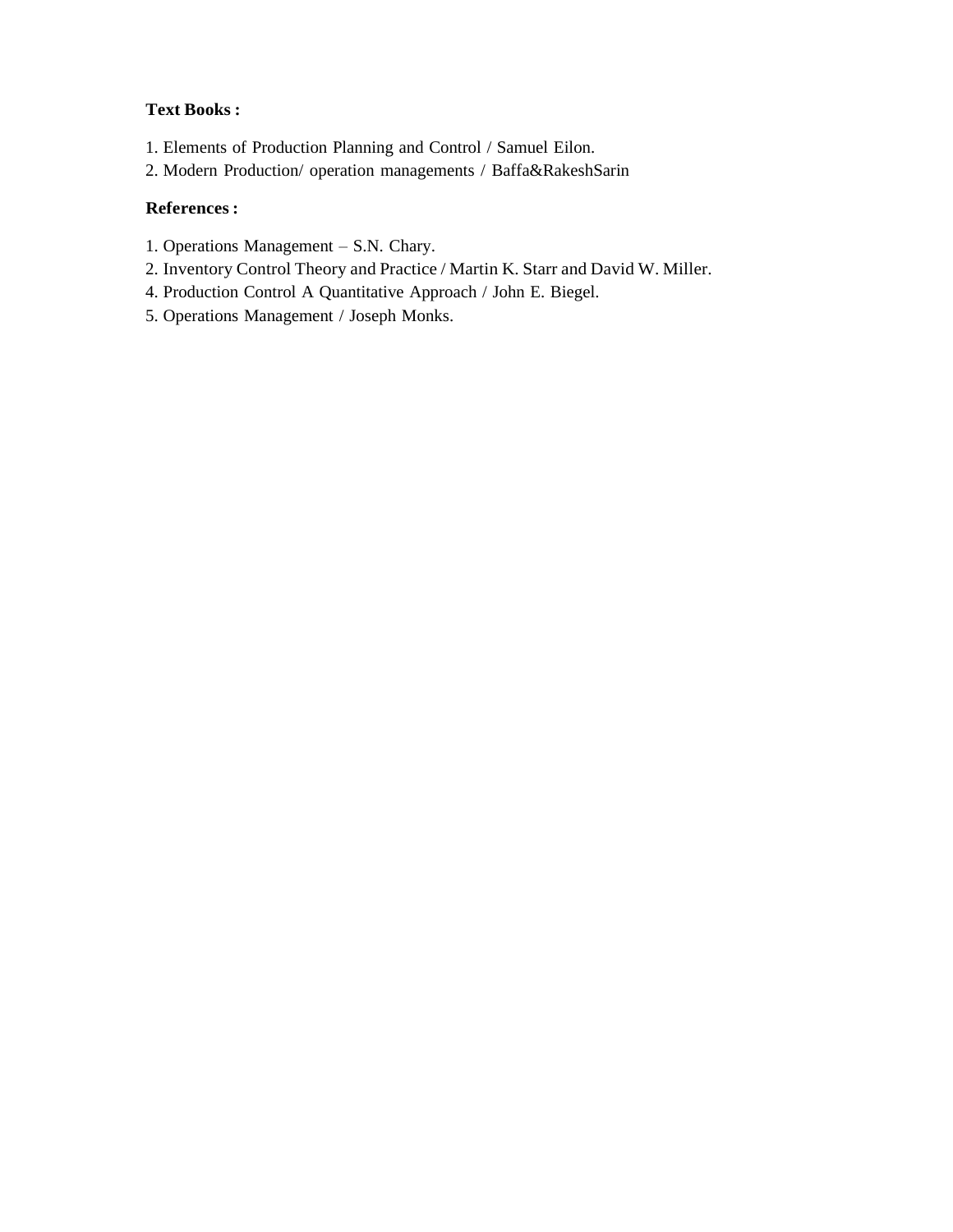### **ME 4106 ELECTIVE-IV (D) CONDITION MONITORING**

(Effective from the batch admitted during 2015-2016- CBCS)

Periods/week : 4 Th Ses. : 30 Exam : 70 Examination (Theory): 3hrs. Credits : 4

**Introduction:** Failures – System, Types of failures, Causes of failures, Maintenance Schemes – objectives – types and economic benefits, break down, preventive, predictive and Reliability monitoring.

**Vibration Monitoring:** Basic vibration theory, vibration measurement and analysis, machine vibration; Rotational machine faults and vibration characteristics. Applications of vibration monitoring to rotating machines. Vibration monitoring in practice - overall vibration monitoring and experience based spectrum analysis to detect machine condition and faults in bearings and gears. Current diagnostic techniques/tools commercially available, Commonly witnessed machinery faults diagnosed by vibration analysis.

**Thermal Monitoring:** Introduction to thermal monitoring; thermal monitoring techniques, application of thermal monitoring to manufacturing processes. Thermal imaging camera, and its application as a condition monitoring tool.

**Lubricant analysis/monitoring:** Introduction to tribology - lubricant types and their properties. Introduction to wear debris monitoring; collecting and quantifying wear debris; wear debris and oil analysis in practice.,SOAP, Ferrography and other spectrometric analysis techniques for wear rate evaluation and interpretation.

**Sensors for condition monitoring:** Accelerometers, strain gauges, eddy current probes and LVDT for measurement of displacement, velocity and acceleration. Lock in amplifier for signal conditioning. Thermocouples, thermistors, resistance thermometers and junction semiconductor devices for temperature measurement.Radiation pyrometers for temperature measurement, Thermal imaging devices.

**Data acquisition and Analysis for condition monitoring:** Fourier analysis and FFT, Sampling, Shannon's theorem, Analogue to digital conversion. Static characteristics of signals including mean, standard deviation, skewness and kurtosis, probability density function, power spectral density and autocorrelation.

**Electrical Condition Monitoring:** Overview of electrical plant and how the interaction of inherent stresses causes degradation of plant Components and affects equipment operation; Electrical contact methods for assessing electrical plant condition; Acoustic measurement of electrical plant condition; RF/UHF assessment of electrical plant condition; Chemical methods of assessing electrical plant condition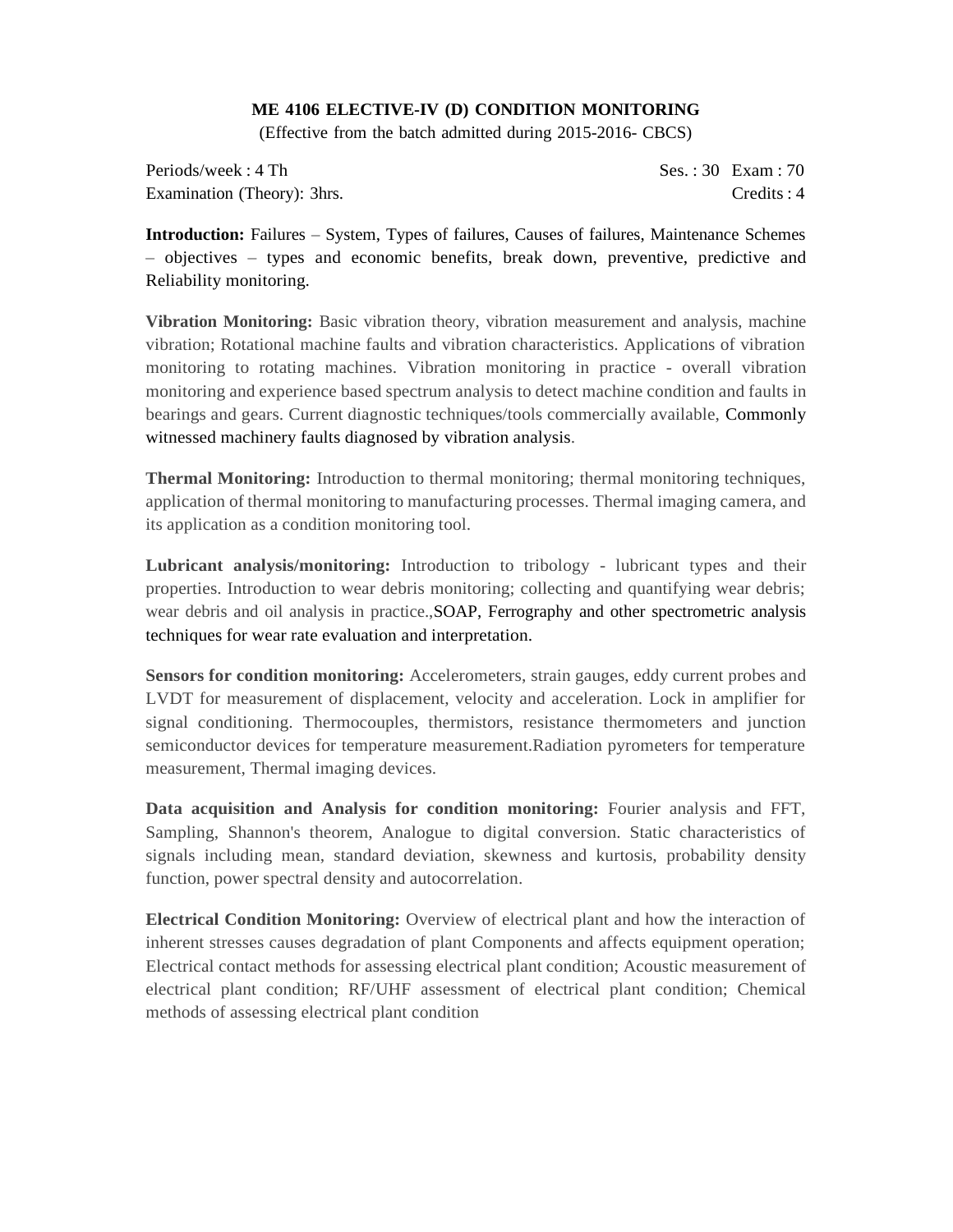- 1. Rao J. S., Vibration Condition Monitoring, Narosa Publishing House, 2/e 2000.
- 2. Isermann R., Fault Diagnosis Application, Springer-Verlag Berlin, 2011.
- 3. Allan Davis, Hand book of Condition Monitoring, Chapman and Hall, 2000.
- 4. Choudary K K., Instrumentation, Measurement and Analysis, Tata McGraw Hill.
- 5. Collacott, R. A., Mechanical Faults Diagnosis, Chapman and Hall, London, 1990
- 6. Collacot R.A.- Mechanical fault diagnosis and condition monitoring
- 7. Hunt, T.M., (1993), Handbook of wear debris analysis and particle detection in liquids, Elsevier applied science, London and New York
- 8. Rao, B. (1996), Handbook of condition monitoring, Elsevier advanced technology, Oxford.
- 9. A Davis Handbook of condition monitoring.
- 10. P Girdhar Machinery vibration analysis and predictive maintenance
- 11. R G Eisenmann et-al Machinery malfunction diagnosis and correction
- 12. John S Mitchell Machinery analysis and monitoring
- 13. Mechanical Vibrations Practice with Basic Theory by V. Ramamurti, Narosa Publishing House.
- 14. Machinery Condition Monitoring: Principles and Practices *by* A. R. Mohanty (ISBN: 9781466593046, CRC Press, 2014)
- 15. NPTEL II Video Lectures: Machinery Condition Monitoring and Signal Processing *by* A R MOHANTY (NPTEL, 2013)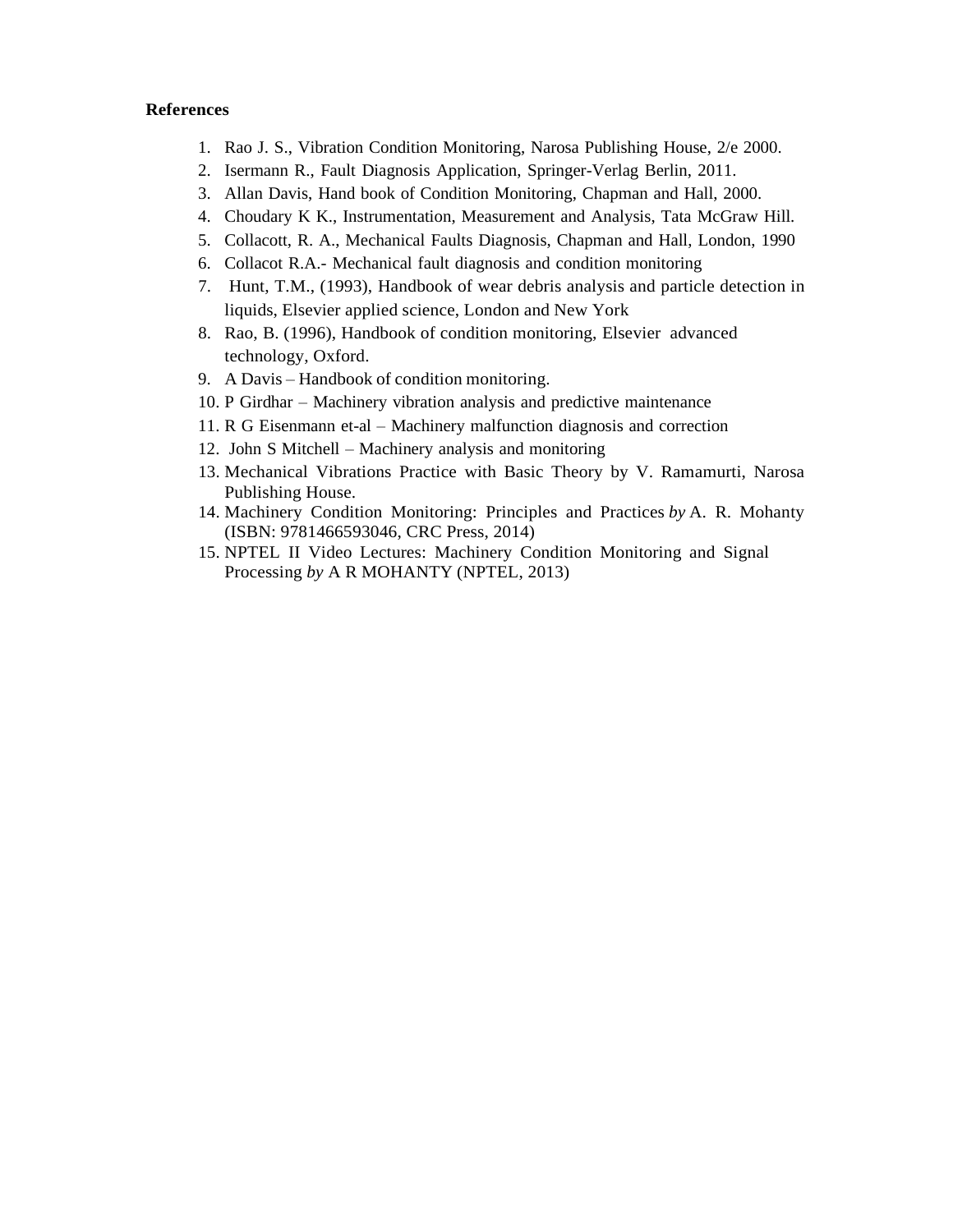## **ME 4107 HEAT AND MASS TRANSFER LAB**

(Effective from the batch admitted during 2015-2016- CBCS)

Periods/week : 3 Lab Ses. : 50 Exam : 50 Examination (Theory): 3hrs. Credits : 2

## **COURSE OBJECTIVES:**

- $\triangleright$  Students have to be exposed to practical applications of various modes of heat transfer
- $\triangleright$  Studentshave to learn how to use measuring instruments related to heat transfer studies
- ➢ Students have to be exposed to latest equipment's related to heat transfer studies
- $\triangleright$  Students have to learn various experimental/analytical methods of evaluating parameters related to heat transfer studies

## **COURSE OUTCOMES:**

- $\triangleright$  Students will learn applications of heat transfer in real time applications
- $\triangleright$  Students will have hands on experience of handling various equipment's used in heat transfer studies
- $\triangleright$  This exposure will help students to undertake projects related to heat transfer studies

## **LIST OF EXPERIMENTS:**

- 1. Study of conduction phenomena in the composite slab system.
- 2. Determination of emmissivity, time constant, FouriesBiot module and study of variation of temperature with respect to time on a circular disc.
- 3. Study of heat transfer by forced convection through a horizontal test section.
- 4. Study of heat transfer by forced convection through a vertical test section.
- 5. Determination of free convective heat transfer coefficient from a horizontal cylinder in air.
- 6. Determination of thermal conductivity of brass employing it as a fin.
- 7. Tests on natural convection and pool boiling.
- 8. Study of forced convection with turbulence promoters.
- 9. Study of condensation on fin.
- 10. Tests on film condensation.
- 11. Determination of COP of a vapour compression refrigeration system.
- 12. Study of vapour compression air conditioning system.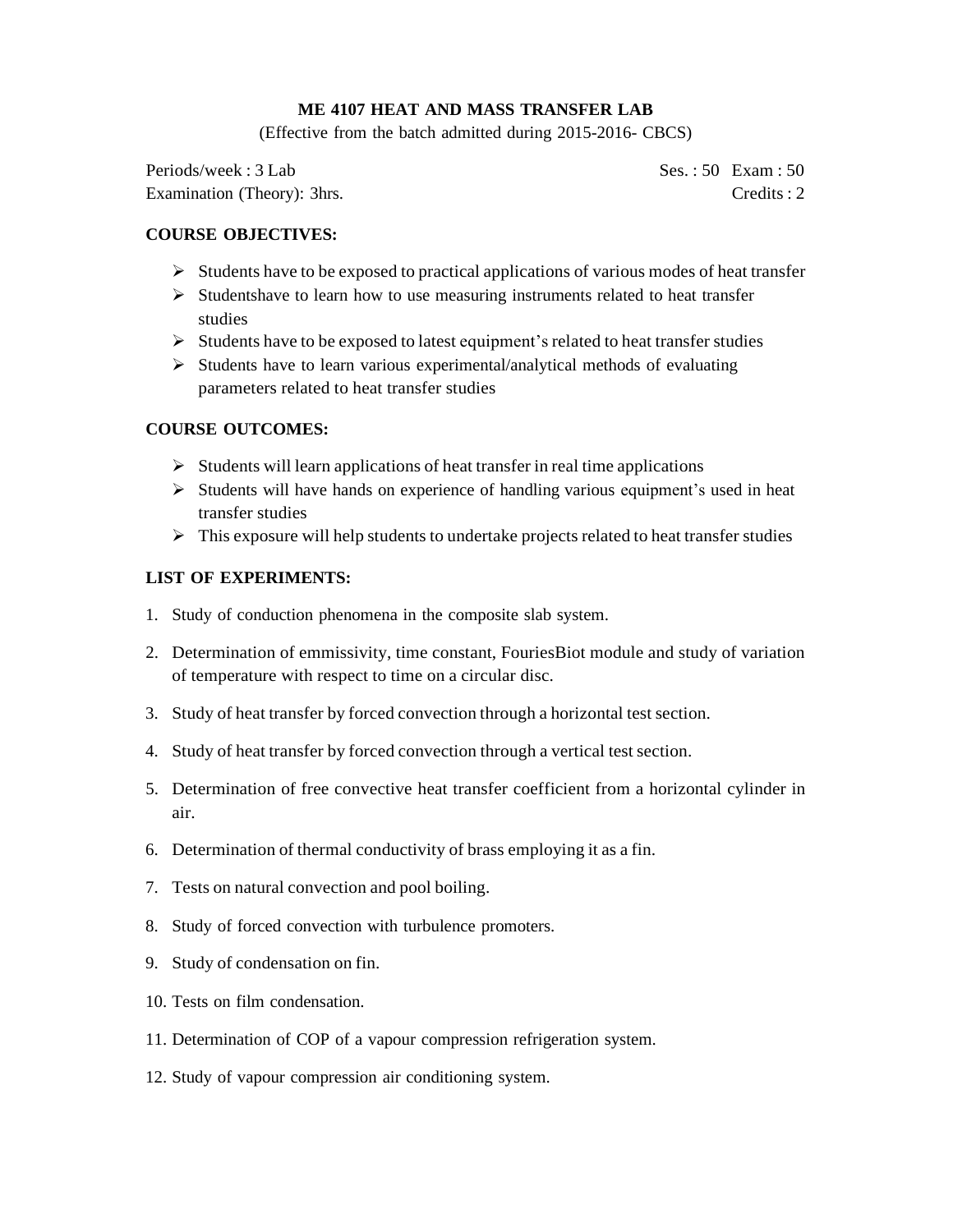## **ME 4108 FMM LAB**

(Effective from the batch admitted during 2015-2016- CBCS)

Periods/week : 3 Pr. Ses. : 50 Exam : 50 Examination (Practical): 3hrs. Credits: 2

List of Experiments:

- 1. Calibration of flow meters,
	- a. Venturi meter
	- b. Orifice meter
	- c. Nozzle meter
- 2. Determination of coefficient of discharge for
	- a. small orifice
	- b. cylindrical mouth piece
- 3. Finding coefficient of discharge for
	- a. rectangular notch
	- b. triangular notch
	- c. trapezoidal notch
- 4. To draw the performance characteristics of C.F. pump.
- 5. To find the specific speed of
	- a. Pelton turbine
	- b. Francis turbine
- 6. To draw the characteristic curves for reciprocating pump.
- 7. To draw the pressure distribution and finding coefficient of drag for
	- a. a bluff body
	- b. an Aero foil
- 8. To draw the characteristic curves for the hydraulic ram.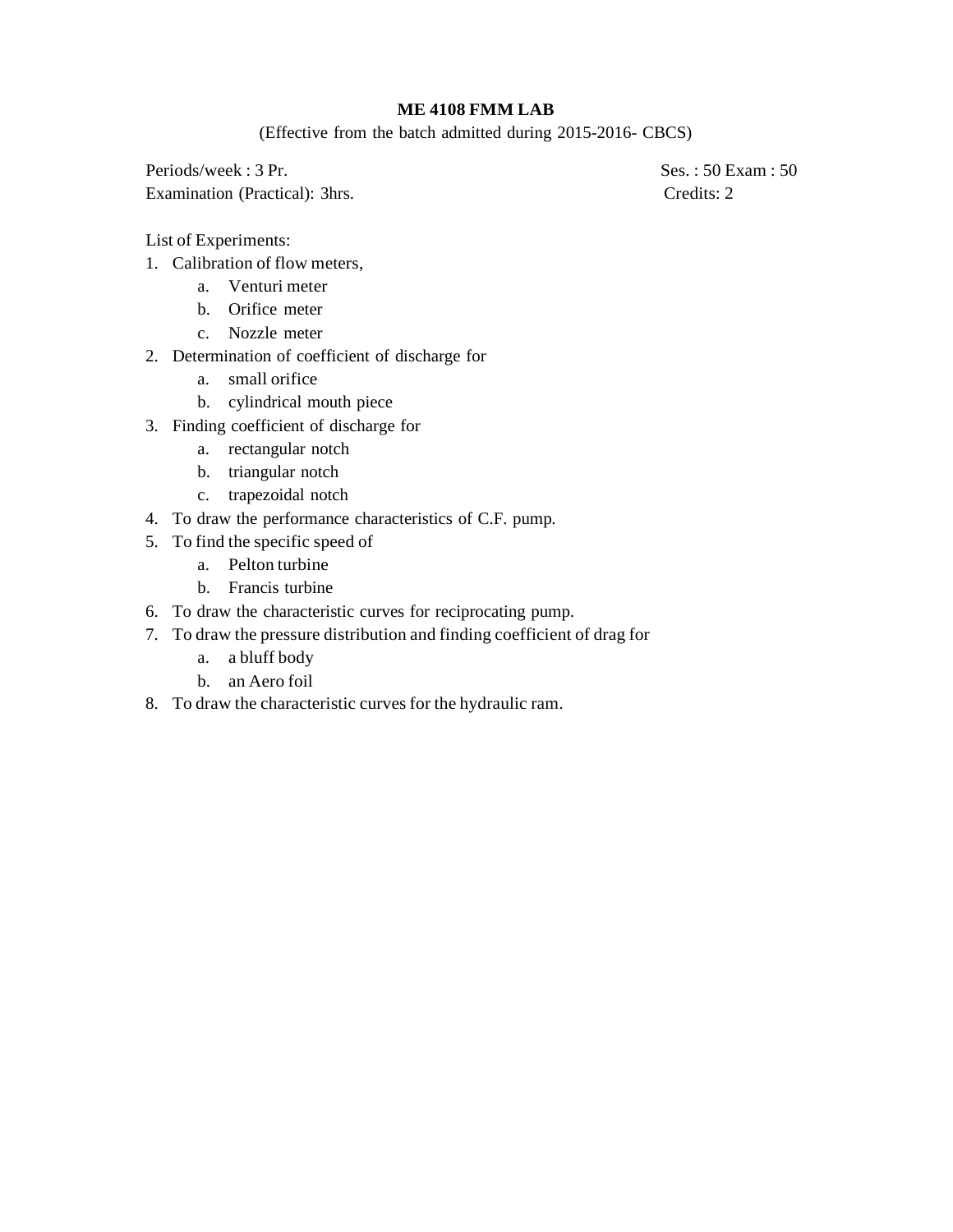## **ME 4109 CAD/CAM LAB**

(Effective from the batch admitted during 2015-2016- CBCS)

Periods/week : 3 Lab Ses. : 50 Exam : 50 Examination (Theory): 3hrs. Credits : 2

# **COMPUTER AIDED DESIGN LAB**

## **COURSE OBJECTIVES:**

1. Introduction to AUTOCAD package in design and drafting of the different parts by using computer aided modelling.

2. Develop the design skills of the students to practice the different 2D/3D engineering drawings.

- 3. Application of CAD packages to solving the simple problems in modeling and analysis.
- 4. Motivation of the students towards the good position in automated and software industries as a design engineer.

## **COURSE OUTCOMES:**

- 1. Students will be able to know to produce the industrial drawings by using CAD/CAM software's.
- 2. After successful completion of this laboratory student can do the job in CAD/CAM industry as a design engineer.

## **CAD experiments:**

- 1. Initiating the graphics package; Setting the paper size, space; setting the limits, units; use of snap and grid commands.
- 2. Drawing of primitives (line, arc, circle, ellipse, triangle etc.)
- 3. 3D GEOMETRIC MODELING:Creation of 3D Models,Wire Frame, Surface, Solid modeli ng Techniques Using CAD Packages – CSG, B-Rep Approaches in Solid Modeling Feature Based Modeling Technique – Assembly – Detailing Exposure to Industrial Components – Application of GD&T
- 4. Drawing a flange.
- 5. Drawing a Bushing assembly.
- 6. Dimensioning the drawing and adding text.
- 7. Setting the layers and application of the layers.
- 8. Isometric and orthographic projections.
- 9. Viewing in Three dimensions.
- 10. Removal of hidden lines Shading and rendering.

## **CAM experiments:**

- 1. Preparation of manual part programming for CNC turning/Milling.
- 2. Part programming preparation through AutoCAD.
- 3. APT part programming for 2D contour.
- 4. Machining of one job on CNC machine tool.
- 5. Robot programming through Teaching Box method.
- 6. Robot programming through computer.